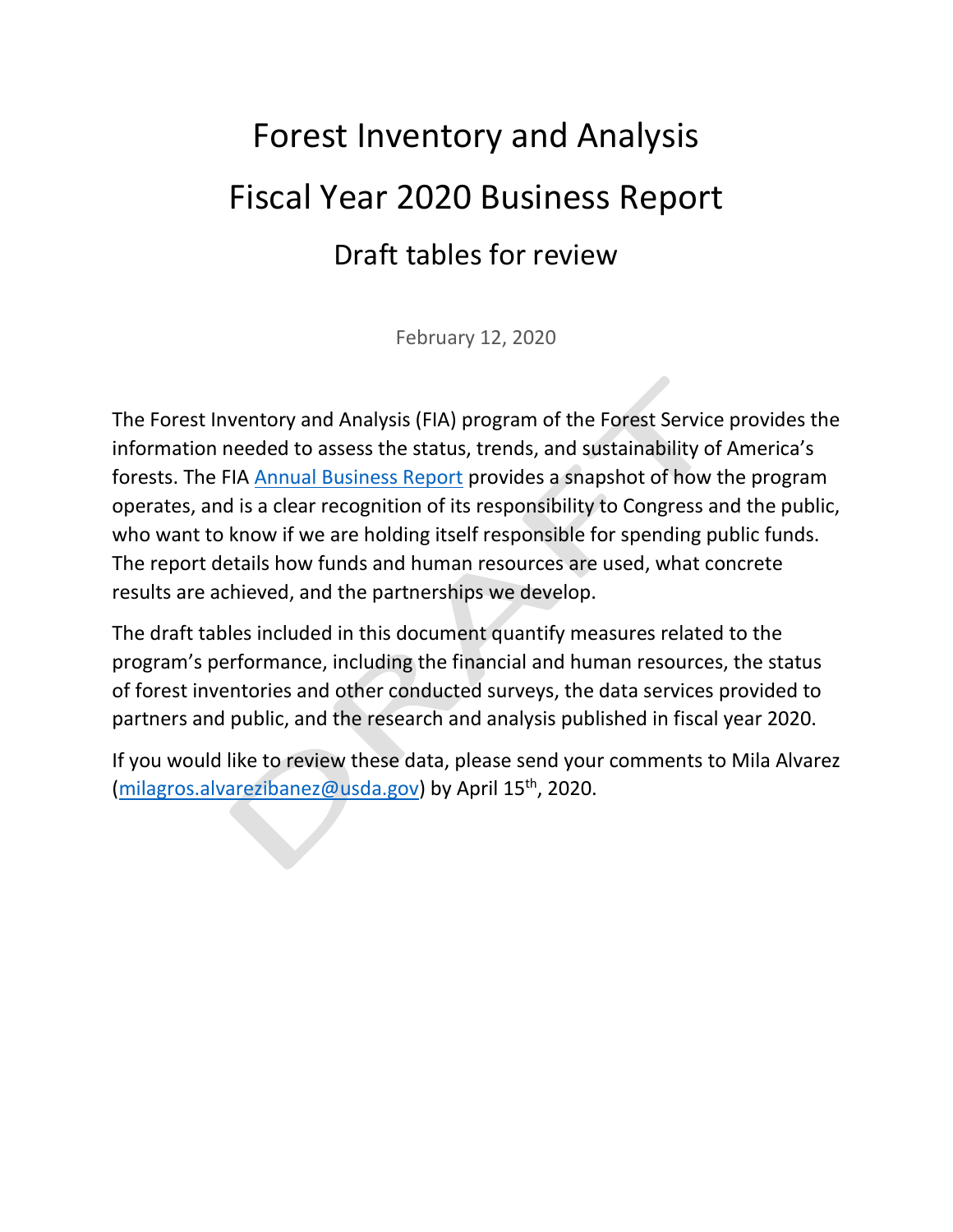- Table B-1. Performance measures for the FY 2020 FIA program.
- Table B-2. Financial statement for the FY 2020 FIA program Federal funds.
- Table B-3a. Federal staffing, in full-time equivalent (FTE) hours, for the FY 2020 FIA program.
- Table B-3b. Estimate of cooperator staffing, in full-time equivalent (FTE) hours, funded by FIA grants and agreements (FTEs) for the FY 2020 FIA program.
- Table B-3c. Estimated total federally funded staffing, in full-time equivalent (FTE) hours, for the FY 2020 FIA program.
- Table B-4. Partner contributions toward implementing FIA in FY 2020.
- Table B-5. Grants and agreements entered into by FIA units, FY 2020.
- Table B-6. Number and hours of significant consultations by FIA staff by customer group, FY 2020.
- Table B-7. FIA data access by online tools and Spatial Data Services Center requests, FYs 2000–2020.
- Table B-8. Mill, fuelwood, and ownership surveys processed, and utilization sites visited, FYs 2000–2020.
- Table B-9. Forest health indicator, year of initiation, and number of samples collected, FYs 2000–2020.
- Table B-10. Status of FIA survey in U.S. islands and territories.
- Table B-11. Land and forest area and FIA annualized implementation status by State and region, FY 2020.
- Table B-12. FIA summary statistics and performance measures, FYs 2011–2020.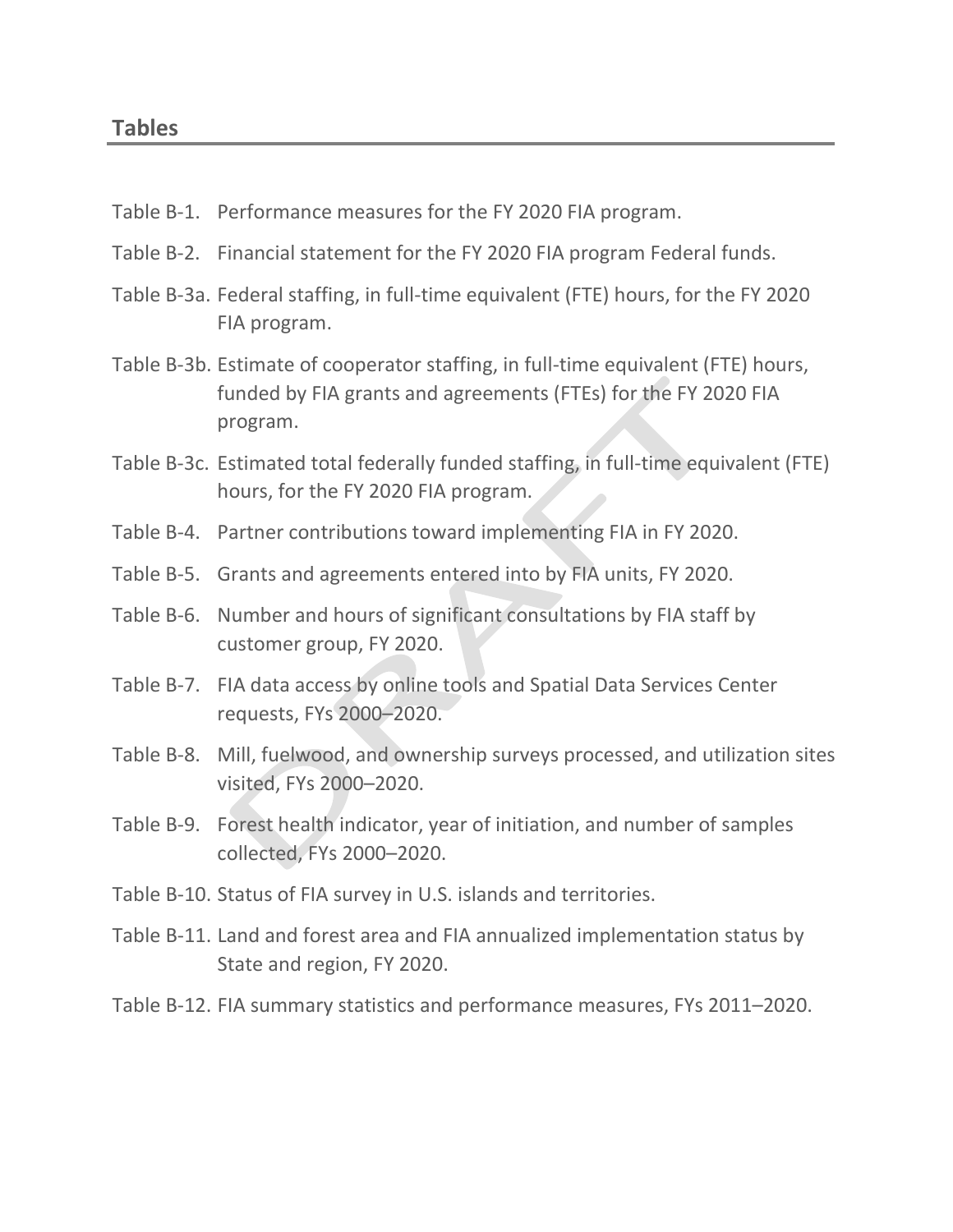**Table B-1.** Performance measures for the FY 2020 FIA program.

|                                                              | <b>Pacific</b><br><b>Northwest</b> | Rocky<br><b>Mountain</b> | Southern       | <b>Northern</b> | <b>National</b><br>Office | <b>Total</b>             |
|--------------------------------------------------------------|------------------------------------|--------------------------|----------------|-----------------|---------------------------|--------------------------|
| <b>Total available Federal funds</b>                         | \$16,947,249                       | \$14,012,860             | \$18,613,253   | \$17,259,477    | \$13,390,291              | \$80,223,130             |
| <b>Total appropriated Federal funds</b>                      | \$16,098,455                       | \$13,597,249             | \$17,177,244   | \$16,736,761    | \$13,390,291              | \$77,000,000             |
| Appropriated as % of 2014 Farm Bill targeta                  |                                    |                          |                |                 |                           | 78%                      |
| <b>Contributions from partners:</b>                          |                                    |                          |                |                 |                           |                          |
| Supporting the 20% FIA program                               | \$722,188                          | \$209,754                | \$2,405,396    | \$938,663       | \$0                       | \$4,276,001              |
| <b>Value-added contributions</b>                             | \$2,123,420                        | \$1,073,187              | \$143,137      | \$4,054,547     | \$0                       | \$7,394,291              |
| <b>Total contributions</b>                                   | \$2,845,608                        | \$1,282,941              | \$2,548,533    | \$4,993,210     | \$0                       | \$11,670,292             |
| Total all available funds                                    | \$19,792,857                       | \$15,295,801             | \$21,161,786   | \$22,252,687    | \$13,390,291              | \$91,893,423             |
|                                                              |                                    |                          |                |                 |                           |                          |
| Forest plots sampled:                                        |                                    |                          |                |                 |                           |                          |
| <b>Base Federal grid</b>                                     | 1,308                              | 1,593                    | 6,142          | 4,459           |                           | 13,502                   |
| Spatial intensification                                      | 1,032                              |                          | 398            | 1,470           |                           | 2,900                    |
| Temporal intensification                                     | $\blacksquare$                     | $\overline{\phantom{a}}$ | 1,259          | 377             | $\overline{\phantom{a}}$  | 1,636                    |
| Total forest plots sampled                                   | 2,340                              | 1,593                    | 7,799          | 6,306           | $\overline{\phantom{a}}$  | 18,038                   |
| Forest plots with one or more health indicators <sup>p</sup> | 2,340                              | 1,593                    | 2,479          | 617             |                           | 7,029                    |
| Number of base forest quality assurance plots                | 148                                | 60                       | 1,147          | 375             |                           | 1,730                    |
| Percent base forest quality assurance plots                  | 11%                                | 4%                       | 19%            | 8%              |                           | 13%                      |
| Urban plots (forested and nonforest)                         | 47                                 | 41                       | 181            | 47              |                           | 316                      |
| Special Studies plots (forested and nonforest)               |                                    | 17                       | 124            |                 |                           |                          |
| Total base grid plots and percent sampled <sup>d</sup>       |                                    |                          |                |                 |                           |                          |
| Total base grid plots                                        | 40,107                             | 91,844                   | 89,771         | 102,175         |                           | 323,897                  |
| Average percent of land with forest cover                    | 37%                                | 24%                      | 46%            | 29%             |                           | 34%                      |
| Estimated percent of base grid sampled                       | 9%                                 | 8%                       | 15%            | 15%             |                           | 12%                      |
| Percentage of States with annual FIA activity <sup>®</sup>   | 100%                               | 100%                     | 100%           | 100%            |                           | 100%                     |
| <b>Number of publications:</b>                               |                                    |                          |                |                 |                           |                          |
| National forest reports                                      |                                    |                          |                |                 |                           | $\overline{\phantom{a}}$ |
| State/island resource reports                                |                                    |                          | 34             | 24              |                           | 58                       |
| State timber product output reports                          |                                    | 4                        | 26             | 1               |                           | 31                       |
| Regional reports                                             |                                    |                          | 6              |                 |                           | 6                        |
| National reports                                             |                                    | 1                        | $\overline{2}$ | $\mathbf{1}$    | 1                         | 5                        |
| 5-Year State reports                                         | 2                                  | 1                        | $\overline{2}$ | $\overline{2}$  | $\overline{\phantom{a}}$  | 7                        |
| Subtotal - core reports                                      | $\overline{\mathbf{2}}$            | 6                        | 70             | 28              | $\mathbf{1}$              | 107                      |
| Peer-reviewed journal articles                               | 16                                 | 19                       | 27             | 39              |                           | 101                      |
| Proceedings articles                                         |                                    | 1                        |                | $\mathbf 1$     |                           | $\overline{2}$           |
| Other station publications                                   | 4                                  | 2                        | 8              | $\overline{7}$  |                           | 21                       |
| Other publications                                           | $\overline{2}$                     | $\mathbf{1}$             | 3              | $\overline{2}$  | $\overline{\phantom{a}}$  | 8                        |
| Subtotal - non-report publications                           | 22                                 | 23                       | 38             | 49              | $\overline{\phantom{a}}$  | 132                      |
| <b>Total publications</b>                                    | 24                                 | 29                       | 108            | 77              | 1                         | 239                      |
| Number of publications per federal FTE                       | 0                                  | 0                        | $\mathbf{1}$   | $\mathbf{1}$    | $\mathbf{1}$              | $\mathbf 1$              |
| <b>Consulting activities:</b>                                | 1.7                                | 1.4                      | 4.2            | 3.2             | 0.0                       | 2.8                      |
| Number of significant consultations                          |                                    |                          |                |                 |                           |                          |
| Total hours of significant consultations                     | 219                                | 322                      | 126            | 685             | 82                        | 1,434                    |
| <b>Meetings:</b>                                             | 2,419                              | 9,137                    | 629            | 4,174           | 377                       | 16,735                   |
| User-group meetings held                                     |                                    |                          |                |                 |                           |                          |
| Management meetings held                                     | 5                                  | 1                        | $\overline{a}$ | $\mathbf{1}$    | 1                         | 8                        |
|                                                              | $\overline{2}$                     |                          | $\mathbf{1}$   | $\mathbf{1}$    | 4                         | 8                        |

FIA = Forest Inventory and Analysis; FTE = full-time equivalents; FY = fiscal year.

<sup>a</sup> Farm Bill target adjusted for inflation.

**b** Health indicators measured include crown condition, vegetation diversity and structure, down woody material, forest soils, invasive plant species, and lichen communities.

<sup>c</sup> Includes all plots where trees were measured, except denied access and hazardous plots.

<sup>d</sup> Base grid targets shown are 20 percent of samples per year as stated in the Farm Bill. Congressional conference notes recommended annual federal targets of 15 percent in the East and 10 percent in the West. Interior Alaska as well as the Caribbean and Pacific Island inventories are periodic and excluded from the annualized mandate in compliance with Congressional recommendations.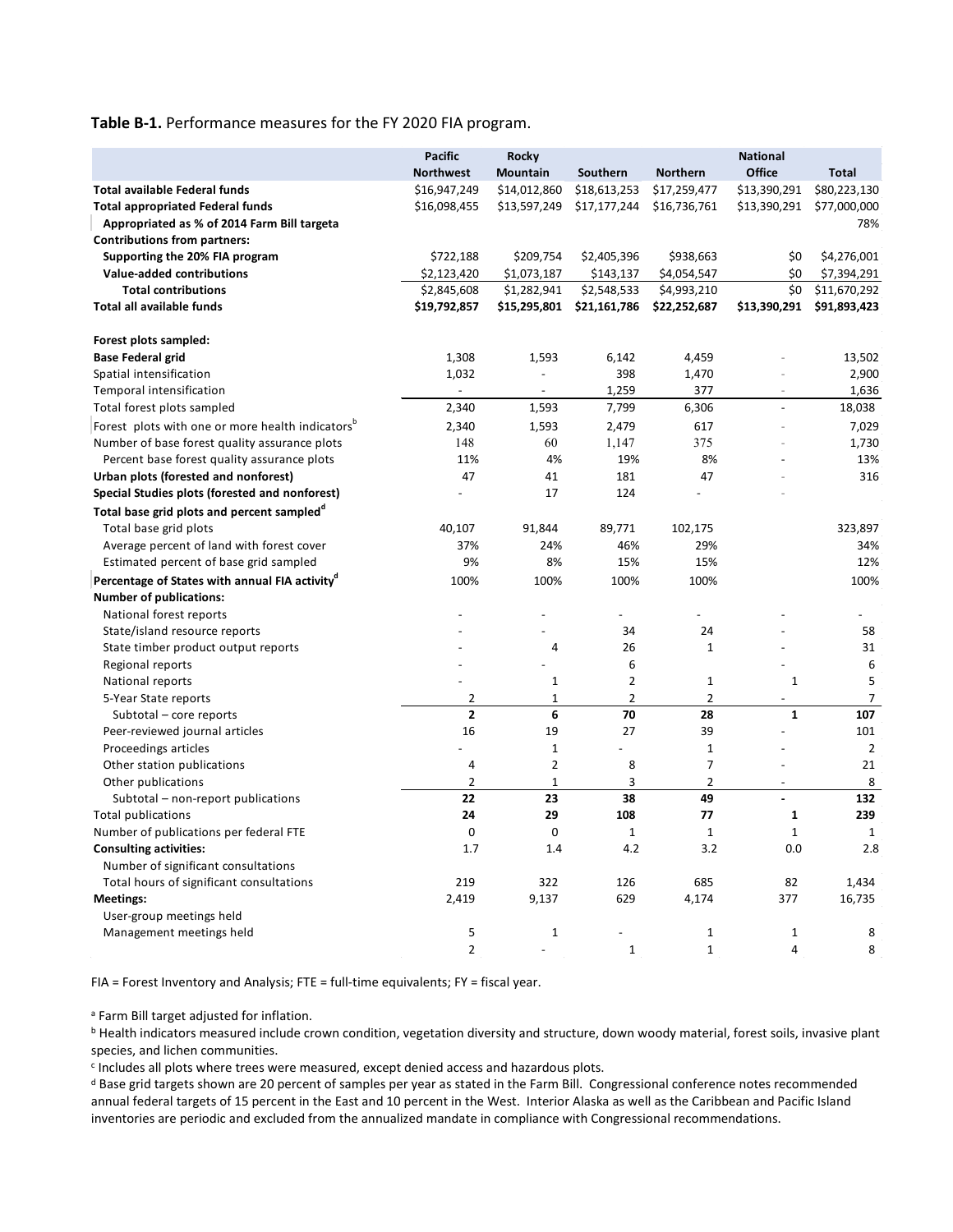**Table B-2.** Financial statement for the FY 2020 FIA program Federal funds.

|                                                | <b>Pacific</b>   | <b>Rocky</b>             |                  |                | <b>National</b>          |              |
|------------------------------------------------|------------------|--------------------------|------------------|----------------|--------------------------|--------------|
|                                                | <b>Northwest</b> | Mountain                 | Southern         | Northern       | <b>Office</b>            | <b>Total</b> |
| Available funds:                               |                  |                          | $-Dollars - - -$ |                |                          |              |
| Previous year end-of-year balance              | 36,731           | 111,185                  | 1,137,107        | 184,847        |                          | 1,469,870    |
| Post-year adjustments <sup>a</sup>             | 425,561          | (55,082)                 | (84, 192)        | (121, 410)     |                          | 164,877      |
| Subtotal pre-year adjustments                  | 462,292          | 56,103                   | 1,052,915        | 63,437         |                          | 1,634,747    |
| FY appropriated FIA funds                      |                  |                          |                  |                |                          |              |
| Initial FIA funds added to base                | 15,714,752       | 13,388,249               | 17,177,244       | 16,636,761     | 13,340,291               | 76,257,297   |
| Secondary FIA funds added to base <sup>b</sup> | 383,703          | 209,000                  |                  | 100,000        | 50,000                   | 742,703      |
| Subtotal appropriated FIA funds                | 16,098,455       | 13,597,249               | 17,177,244       | 16,736,761     | 13,390,291               | 77,000,000   |
| Inter-FIA Unit transfers                       | 50,000           | (50,000)                 |                  |                |                          |              |
| Other Forest Service R&D funds                 | 333,002          | 409,508                  | 383,094          | 459,279        |                          | 1,584,883    |
| Special project funding <sup>c</sup>           | 3,500            | $\overline{\phantom{a}}$ | 0                | $\overline{a}$ |                          | 3,500        |
| TOTAL AVAILABLE FEDERAL FUNDS                  | 16,947,249       | 14,012,860               | 18,613,253       | 17,259,477     | 13,390,291               | 80,223,130   |
| <b>Direct expenses:</b>                        |                  |                          |                  |                |                          |              |
| Salary--                                       | 8,233,806        | 8,379,389                | 7,897,613        | 9,937,825      | 404,220                  | 34,852,852   |
| Administration                                 | 550,835          | 635,938                  | 722,380          | 577,977        | 404,220                  | 2,891,350    |
| Data collection and quality assurance          | 4,737,042        | 4,079,949                | 3,081,231        | 4,284,080      |                          | 16,182,302   |
| Information management                         | 897,169          | 1,289,815                | 911,282          | 1,545,441      |                          | 4,643,706    |
| Analysis and research                          | 2,048,761        | 2,373,687                | 3,182,719        | 3,530,327      |                          | 11,135,494   |
| Travel--                                       | 525,130          | 245,492                  | 266,075          | 179,981        | 10,947                   | 1,227,625    |
| Office travel                                  | 43,699           | 25,535                   | 13,649           | 72,434         | 10,947                   | 166,264      |
| Field/quality assurance crew travel            | 481,431          | 219,957                  | 252,426          | 107,547        |                          | 1,061,361    |
| Equipment--                                    | 426,968          | 482,283                  | 267,273          | 452,743        | $\overline{\phantom{a}}$ | 1,629,267    |
| Imagery                                        |                  | $\overline{a}$           |                  | 43,426         |                          | 43,426       |
| Vehicles                                       | 199,184          | 359,259                  | 168,135          | 170,206        | $\overline{a}$           | 896,784      |
| Field equipment                                | 100,660          | 55,784                   | 72,138           | 97,867         | $\overline{a}$           | 326,449      |
| Information technology/communications          | 94,181           | 55,145                   | 27,000           | 94,010         |                          | 270,336      |
| Other                                          | 32,943           | 12,095                   |                  | 47,234         |                          | 92,272       |
| Publications                                   | 40,658           | 10,863                   | 10,000           | 109,738        | 833                      | 172,092      |
| Grants and agreements <sup>d</sup>             | 3,309,572        | 1,853,508                | 7,041,198        | 4,604,777      | 2,528,344                | 19,337,399   |
| Field work/data                                | 2,616,325        | 1,256,612                | 6,690,198        | 2,614,954      |                          | 13,178,089   |
| Information management                         |                  |                          |                  | 430,044        | 50,000                   | 480,044      |
| Research                                       | 693,247          | 596,896                  | 351,000          | 1,559,779      |                          | 3,200,922    |
| Office space and utilities                     |                  |                          |                  |                | 2,478,344                | 2,478,344    |
| Other direct expenses                          | 457,700          | 393,128                  | 562,800          | 93,606         | $\overline{a}$           | 1,507,234    |
| <b>Total direct expenses</b>                   | 1,091,543        | 135,080                  |                  |                |                          | 1,226,623    |
| <b>Effective indirect expenses</b>             | 14,085,376       | 11,499,743               | 16,044,959       | 15,378,669     | 2,944,344                | 59,953,091   |
| Total effective indirect <sup>e</sup>          | 2,692,711        | 2,065,101                | 2,475,789        | 1,698,004      | 10,445,947               | 19,377,552   |
| Total effective indirect rate                  | 16%              | 15%                      | 13%              | 10%            | 78%                      | 24%          |
| End of year balance                            | 169,162          | 448,016                  | 92,505           | 182,804        |                          | 892,487      |
| <b>TOTAL FEDERAL EXPENSE</b>                   | 16,947,249       | 14,012,860               | 18,613,253       | 17,259,477     | 13,390,291               | 80,223,130   |

EOY = end of year; FIA = Forest Inventory and Analysis; FY = fiscal year; R&D = Research and Development.

a Some bookkeeping is not completed until after the new FY begins, which may affect beginning balances. These adjustments include items such as carryover, return of unused prior-year grants, Station adjustments, etc. b Mid-year additions to base funding from National Office-FIA.

<sup>c</sup> Includes special projects and funding from National Forests and other Federal agencies.

<sup>d</sup> Grants and Agreements include general allocation of grants to basic thematic categories and funds paid to the Forest Service Information Resources Decision Board (IRDB). The IRDB fund manages agency-sponsored information technology projects.

e Program-wide charges for cost pools, including the Albuquerque Service Center, and other cost pools, were paid by the National Office and included as program indirect expenses.

**Note1**: Table does not include the additional \$500,000 FIA received from the Coronavirus Aid, Relief, and Economic Security (CARES) Act at the end of the fiscal year 2020. These funds will be spent in FY 2021.

**Note2**: The main cost pools are a function of the number of all FIA program's employees, including those holding permanent, temporary, intermittent, and other types of positions. This cost is estimated using Full Time Equivalents (FTEs) included in Table B-3a. Charges of other cost pools, were calculated as a function of the number of FIA program's permanent employees only, estimated with permanent FTEs.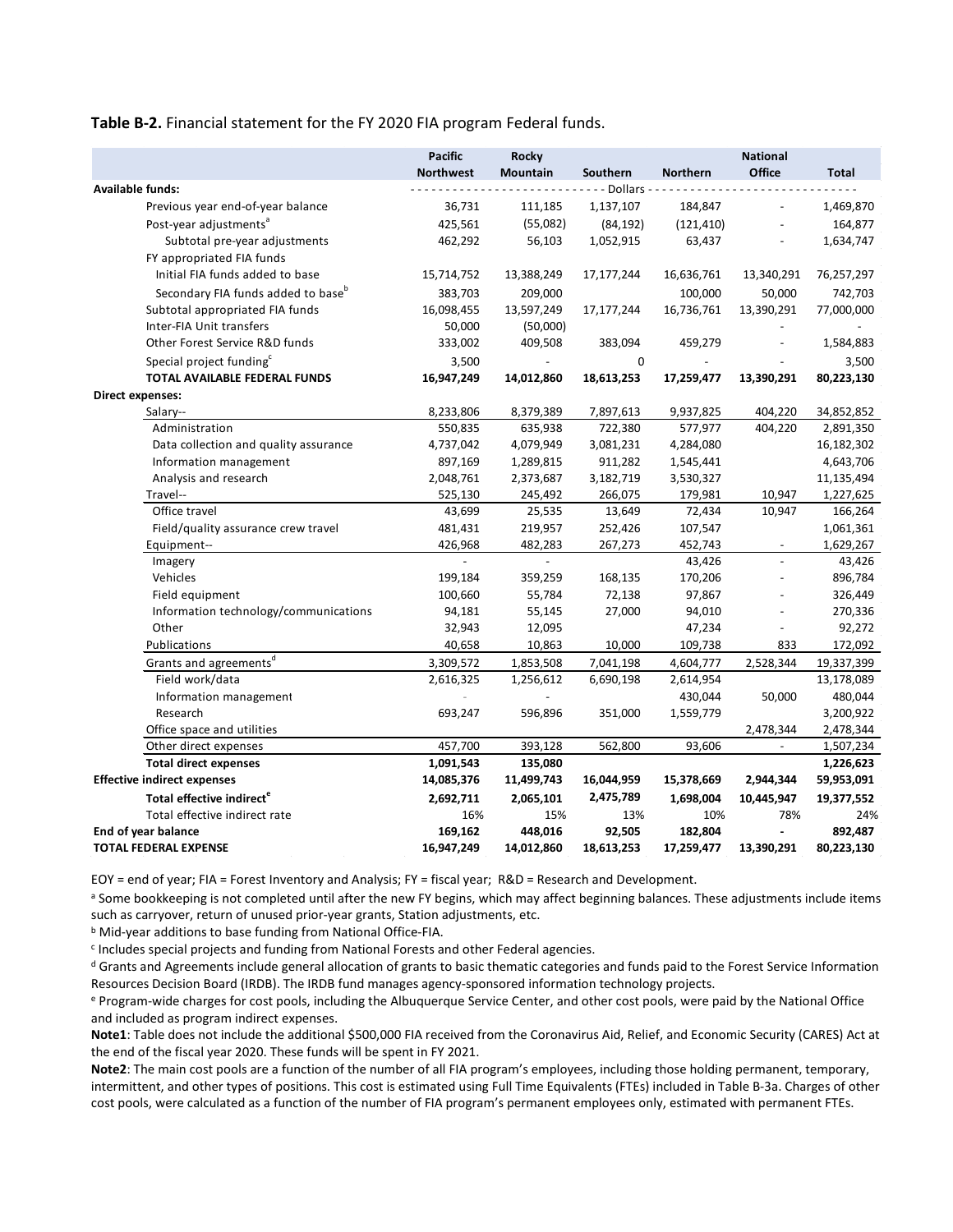**Table B-3a.** Federal staffing, in full-time equivalent (FTE) hours, for the FY 2020 FIA program.

|                                       | <b>Pacific</b>   | <b>Rocky</b>    |          |                 | <b>National</b> |       |
|---------------------------------------|------------------|-----------------|----------|-----------------|-----------------|-------|
|                                       | <b>Northwest</b> | <b>Mountain</b> | Southern | <b>Northern</b> | <b>Office</b>   | Total |
| Administration                        | 4.3              | 5.9             | 6.8      | 5.2             | 2.0             | 24.2  |
| Data collection and quality assurance | 52.7             | 48.0            | 32.0     | 41.7            | 0.0             | 174.4 |
| Information management                | 7.0              | 11.9            | 7.1      | 11.9            | 0               | 37.9  |
| Analysis and research                 | 14.0             | 20.6            | 26.0     | 24.1            | 0               | 84.7  |
| Indirect support <sup>a</sup>         | 23.5             | 15.1            | 8.3      | 10.4            | 0               | 57.4  |
| <b>Total</b>                          | 101.5            | 101.5           | 80.2     | 93.3            | 2.0             | 378.6 |

FIA = Forest Inventory and Analysis; FTEs = full-time equivalents; FY = fiscal year.

a Indirect support FTEs are salary charges of FS staff that support the FIA Program indirectly.

**Table B-3b.** Estimate of cooperator staffing, in full-time equivalent (FTE) hours, funded by FIA grants and agreements (FTEs) for the FY 2020 FIA program.

|                                       | <b>Pacific</b>   | <b>Rocky</b>      |       |                 | <b>National</b> |       |
|---------------------------------------|------------------|-------------------|-------|-----------------|-----------------|-------|
|                                       | <b>Northwest</b> | Mountain Southern |       | <b>Northern</b> | Office          | Total |
|                                       |                  |                   |       |                 |                 |       |
| Administration                        | 1.0              | 0.6               | 4.4   |                 | 0.3             | 6.0   |
| Data collection and quality assurance | 22.0             | 20.7              | 109.8 | 26.0            | 0               | 178.5 |
| Information management                | 0.2              | 1.0               | 1.5   | 7.0             | $\Omega$        | 10    |
| Analysis and research                 | 5.1              | 7.0               | 2.3   | 15.0            | 0               | 29.4  |
| <b>Total</b>                          | 28.3             | 29.3              | 118.0 | 48.0            | 0.3             | 223.6 |

FIA = Forest Inventory and Analysis; FTE = full-time equivalents; FY = fiscal year.

**Table B-3c**. Estimated total federally funded staffing, in full-time equivalent (FTE) hours, for the FY 2020 FIA program.

|                                       | Pacific          | <b>Rocky</b>      |       |                 | <b>National</b> |       |
|---------------------------------------|------------------|-------------------|-------|-----------------|-----------------|-------|
|                                       | <b>Northwest</b> | Mountain Southern |       | <b>Northern</b> | Office          | Total |
| Administration                        | 5.3              | 6.5               | 11.2  | 5.2             | 2.3             | 30.2  |
| Data collection and quality assurance | 74.7             | 68.7              | 141.8 | 67.7            | ۰               | 352.9 |
| Information management                | 7.2              | 12.9              | 8.6   | 18.9            | ۰               | 47.6  |
| Analysis and research                 | 19.1             | 27.6              | 28.3  | 39.1            | ۰               | 114.1 |
| Indirect support                      | 23.5             | 15.1              | 8.3   | 10.4            | ۰               | 57.4  |
| <b>Total</b>                          | 129.8            | 130.8             | 198.2 | 141.3           | 2.3             | 602.1 |

FIA = Forest Inventory and Analysis; FTEs = full-time equivalents; FY = fiscal year.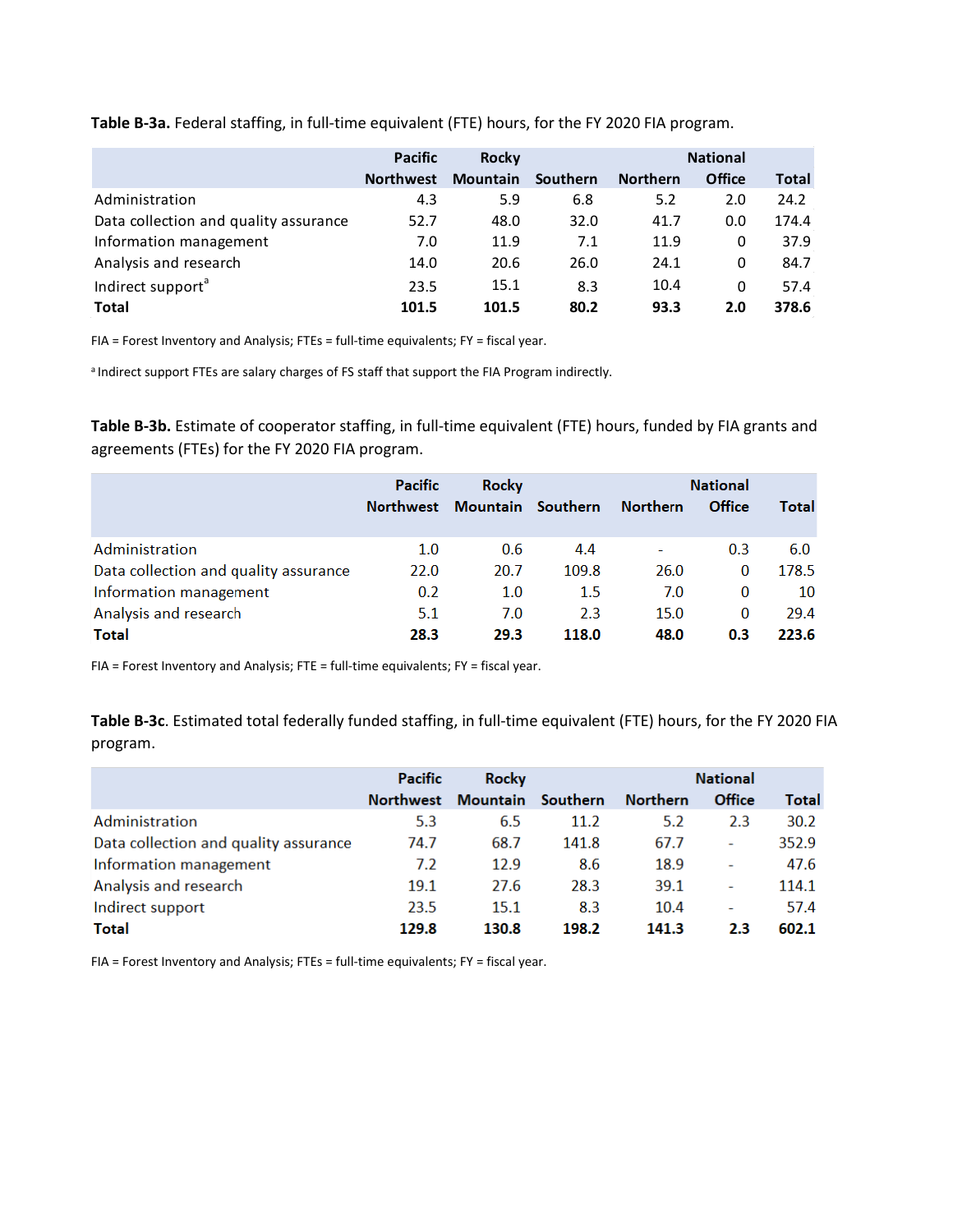| <b>Unit</b>                      | Partner                                                            | <b>Contributions</b><br>toward the base<br>program | <b>Contributions</b><br>that add<br>value |
|----------------------------------|--------------------------------------------------------------------|----------------------------------------------------|-------------------------------------------|
|                                  |                                                                    | $- - - - - - - - -$ Dollars - - - - - - - - - -    |                                           |
| <b>Rocky</b><br><b>Mountain</b>  | Colorado State Forest Service                                      | 72,723                                             |                                           |
|                                  | <b>NASA</b>                                                        |                                                    | 554,261                                   |
|                                  | Nevada Dept of Conservation and Natural Resources                  | 2673                                               |                                           |
|                                  | <b>PNW Research Station</b>                                        |                                                    | 70,000                                    |
|                                  | University of Montana Bureau of Business and Economics<br>Research | 113359                                             |                                           |
|                                  | <b>USDA Forest Service R1</b>                                      |                                                    | 338,926                                   |
|                                  | <b>USDA Forest Service R2</b>                                      | 2900                                               |                                           |
|                                  | <b>USDA Forest Service R4</b>                                      | 18099                                              |                                           |
|                                  | USDA Forest Service State and Private (LANDFIRE)                   |                                                    | 110,000                                   |
| <b>RMRS</b> total                |                                                                    | 209,754                                            | 1,073,187                                 |
| <b>National</b><br><b>Office</b> |                                                                    |                                                    |                                           |
| <b>NO</b> total                  |                                                                    |                                                    |                                           |
| <b>Northern</b>                  | <b>American Forest</b>                                             |                                                    | 100,000                                   |
|                                  | <b>American Forest Foundation</b>                                  |                                                    | 155,400                                   |
|                                  | California Air Resources Board                                     | 200,000                                            |                                           |
|                                  | City of Delta, British Columbia                                    |                                                    | 6,000                                     |
|                                  | <b>Connecticut Department of Conservation</b>                      | 2,000                                              |                                           |
|                                  | <b>Conservation Biology Institute</b>                              |                                                    | 15,068                                    |
|                                  | Dartmouth University                                               |                                                    | 10,124                                    |
|                                  | Davey Tree Expert Company                                          |                                                    | 333,487                                   |
|                                  | Delaware Department of Conservation                                | 4,392                                              |                                           |
|                                  | <b>Environmental Protection Agency</b>                             |                                                    | 238,000                                   |
|                                  | Illinois Division of Forestry                                      | 19,039                                             |                                           |
|                                  | Indiana Department of Natural Resources                            | 26,104                                             |                                           |
|                                  | Iowa Department of Natural Resources                               | 15,203                                             |                                           |
|                                  | Kansas State Forest Service                                        | 16,938                                             |                                           |
|                                  | <b>Maine Forest Service</b>                                        | 169,195                                            | 233,905                                   |
|                                  | Maryland Department of Natural Resources                           | 20,730                                             |                                           |
|                                  | Massachusetts Department of Conservation and Recreation            | 7,700                                              |                                           |
|                                  | Michigan Division of Forest Management                             | 40,200                                             |                                           |
|                                  | Michigan State University                                          |                                                    | 5,379                                     |
|                                  | Minnesota Department of Natural Resources                          | 126,388                                            | 285,550                                   |
|                                  | Missouri Department of Conservation                                |                                                    | 18,996                                    |
|                                  | National Aeronautics and Space Administration                      |                                                    | 144,239                                   |

**Table B-4**. Partner contributions toward implementing FIA in FY 2020.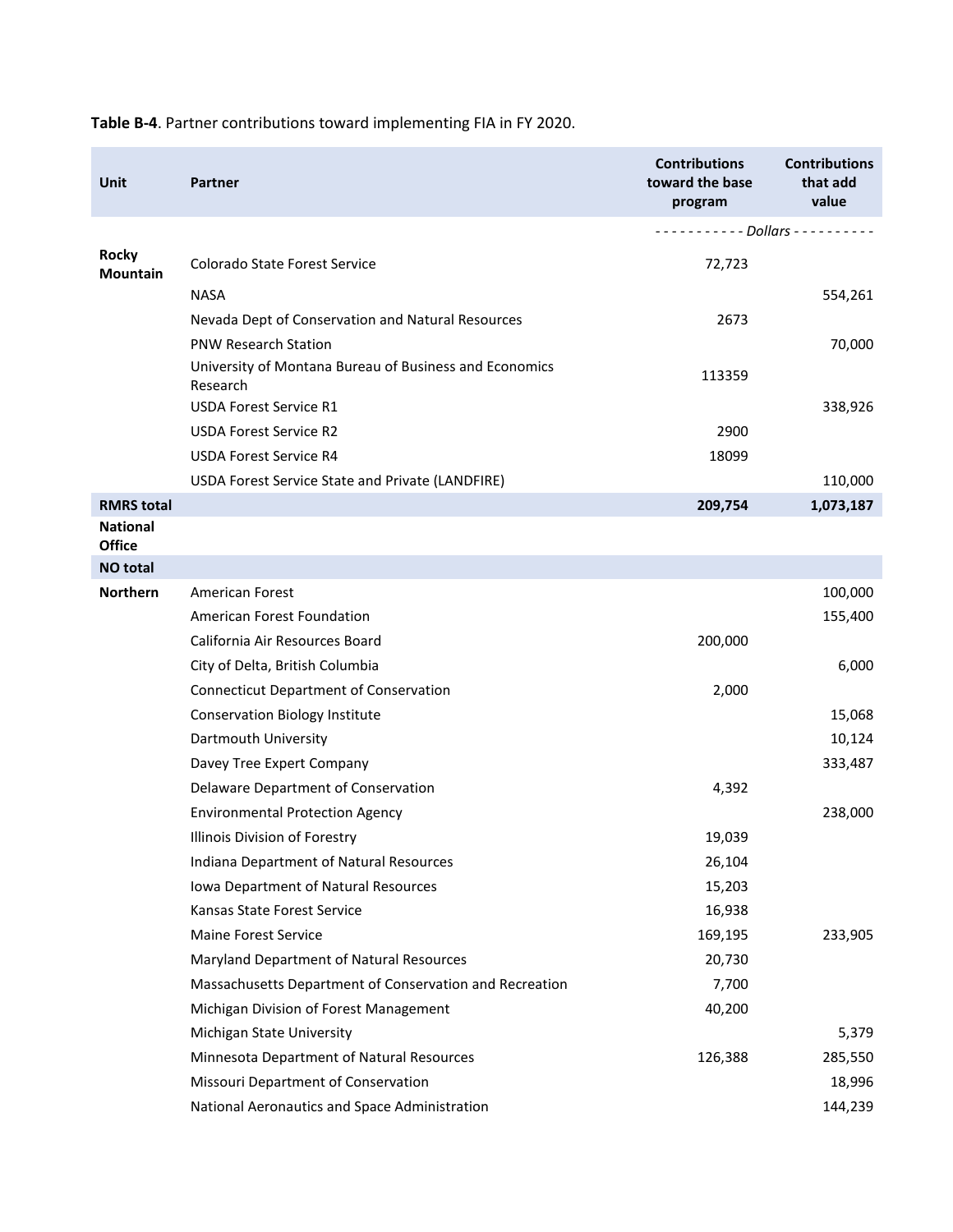|                                    | National Institute for Forest Science (South Korea)                  |         | 40,120    |
|------------------------------------|----------------------------------------------------------------------|---------|-----------|
|                                    | Nebraska Department of Forestry, Fish and Wildlife                   | 3,174   |           |
|                                    | New Hampshire Department of Resources & Economic<br>Development      | 19,600  |           |
|                                    | New Jersey Forest Service                                            | 21,249  | 137,832   |
|                                    | New York Department of Environmental Conservation                    | 18,195  |           |
|                                    | North Dakota Forest Service                                          | 4,590   |           |
|                                    | Ohio Department of Natural Resources                                 | 13,687  |           |
|                                    | Pennsylvania Department of Conservation & Natural Resources          | 43,083  | 6,123     |
|                                    | <b>Plymouth State University</b>                                     |         | 7,053     |
|                                    | <b>Purdue University</b>                                             |         | 43,842    |
|                                    | Rhode Island Department of Environmental Management                  | 6,471   | 6,471     |
|                                    | South Dakota Department of Forestry & Natural Resource<br>Management | 13,554  |           |
|                                    | State University of New York                                         |         | 28,328    |
|                                    | <b>Syracuse University</b>                                           |         | 8,250     |
|                                    | <b>Trout Unlimited</b>                                               |         | 68,663    |
|                                    | University of Georgia                                                |         | 12,250    |
|                                    | University of Maine                                                  |         | 18,750    |
|                                    | University of Massachusetts-Amherst                                  |         | 166,295   |
|                                    | University of Minnesota                                              |         | 80,085    |
|                                    | University of Minnesota                                              |         | 105,000   |
|                                    | University of Nebraska-Lincoln                                       |         | 3,724     |
|                                    | University of Nevada-Las Vegas                                       |         | 436,101   |
|                                    | University of New Hampshire                                          |         | 24,521    |
|                                    | US Fish and Wildlife Service                                         |         | 24,840    |
|                                    | USDA Forest Service Geospatial Tech and Applications Center          |         | 70,000    |
|                                    | <b>USDA Forest Service National Forest Systems</b>                   |         | 327,922   |
|                                    | USDA Forest Service Research & Development                           |         | 52,026    |
|                                    | USDA Forest Service Resource Planning Act                            |         | 50,000    |
|                                    | <b>USDA Forest Service State and Private Forestry</b>                | 61,800  | 251,000   |
|                                    | Vermont Department of Conservation                                   | 8,500   | 4,000     |
|                                    | Washington Department of Natural Resources                           |         | 60,204    |
|                                    | West Virginia Division of Forestry                                   | 22,271  |           |
|                                    | <b>Wisconsin Department of Natural Resources</b>                     | 54,600  | 475,000   |
| <b>NRS</b> total                   |                                                                      | 938,663 | 4,054,547 |
| <b>Pacific</b><br><b>Northwest</b> | Alaska Department of Natural Resources                               | 595,868 |           |
|                                    | Alaska Pacific University                                            |         | 9,650     |
|                                    | Alaska Pacific University                                            |         | 9,650     |
|                                    | CalFire-State of California (2 agrmts)                               |         | 1,527,450 |
|                                    | Ecotrust                                                             |         | 8,358     |
|                                    | Northwest Youth Corps                                                |         | 8,082     |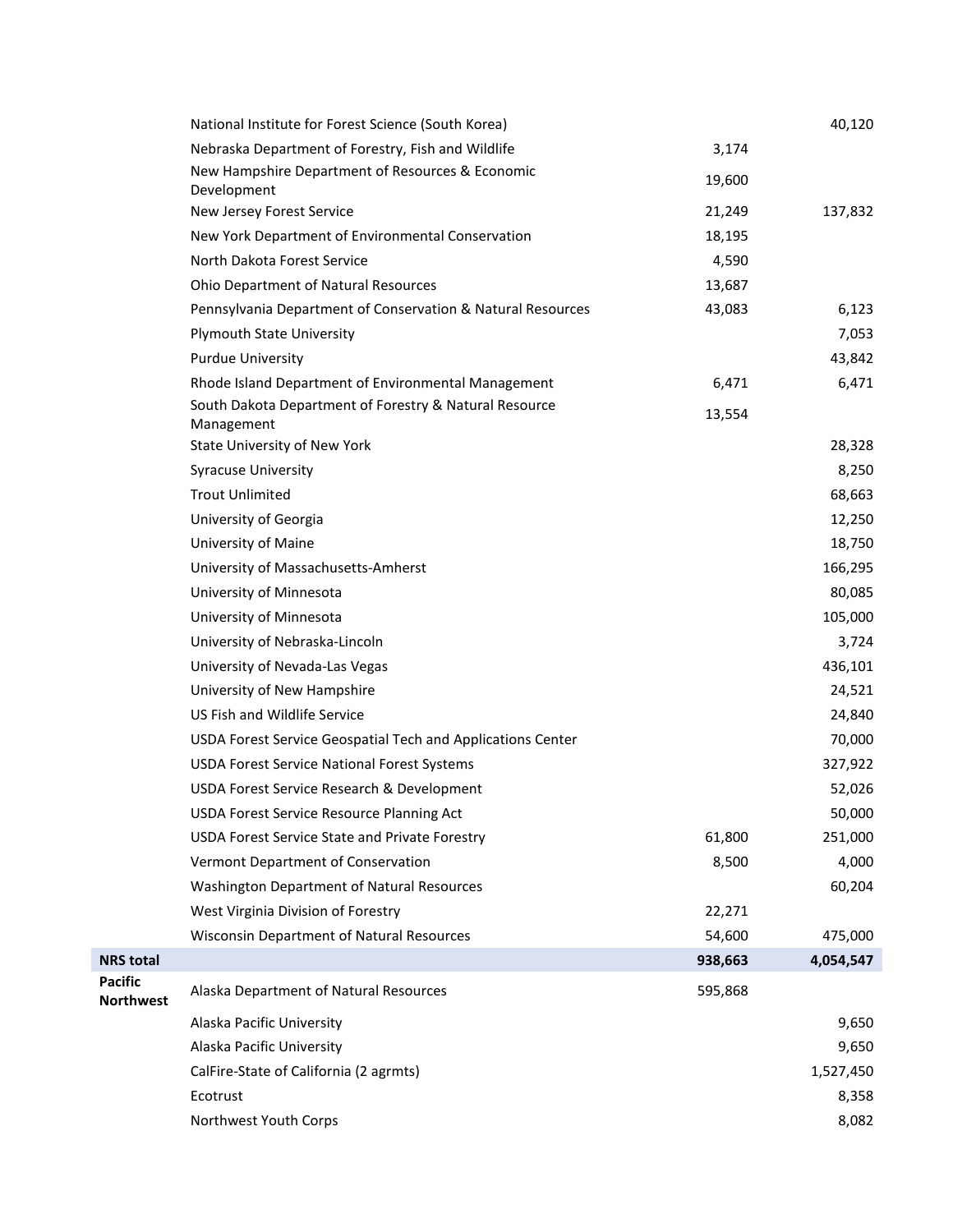|                                | Oregon Department of Forestry                                          |             | 22,000       |
|--------------------------------|------------------------------------------------------------------------|-------------|--------------|
|                                | Oregon Department of Forestry                                          |             | 376,980      |
|                                | <b>Portland State University</b>                                       |             | 10,347       |
|                                | University of Alaska Anchorage                                         |             | 39,701       |
|                                | University of Hawaii                                                   | 77,420      |              |
|                                | University of Montana                                                  |             | 19,861       |
|                                | University of Montana                                                  |             | 25,620       |
|                                | University of Montana                                                  | 48,900      |              |
|                                | University of Washington                                               |             | 15,721       |
|                                | Washington Department of Natural Resources                             |             | 50,000       |
| <b>PNW total</b>               |                                                                        | 722,188     | 2,123,420    |
| Southern                       | Alabama Forestry Commission                                            | 3,755       |              |
|                                | Alabama Forestry Commission                                            | 178,851     |              |
|                                | Arkansas Forestry Commission                                           | 154,423     |              |
|                                | Florida Department of Agriculture & Consumer Services                  | 192,551     |              |
|                                | Geological Survey, U.S. Department of Interior                         |             | 12,600       |
|                                | Georgia Forestry Commission                                            | 275,230     |              |
|                                | Kentucky Division of Forestry                                          | 142,678     |              |
|                                | Oklahoma Department of Agriculture, Food and Forestry                  | 137,637     |              |
|                                | South Carolina Forestry Commission                                     | 152,604     |              |
|                                | Texas A&M Forest Service                                               | 518,048     |              |
|                                | US Department of Interior Bureau of Indian Affairs, Cherokee<br>Agency |             | 30,000       |
|                                | USDA Forest Service Region 8 (plot intensification)                    | 450,100     |              |
|                                | Virgin Islands Department of Agriculture                               | 20,504      |              |
|                                | Virginia Department of Forestry (FIA support)                          | 179,016     |              |
|                                | Virginia Department of Forestry (modeling)                             |             | 16,666       |
|                                | Virginia Department of Forestry (RPA)                                  |             | 30,667       |
|                                | Virginia Department of Forestry (statistical estimation)               |             | 25,000       |
|                                | Virginia Department of Forestry (tree canopy)                          |             | 28,204       |
| <b>SRS total</b>               |                                                                        | \$2,405,396 | \$143,137    |
|                                |                                                                        |             |              |
| Total, all<br><b>FIA units</b> |                                                                        | \$4,276,001 | \$7,394,291  |
|                                | Grant total (base program and added value)                             |             | \$11,670,292 |

BIA = Bureau of Indian Affairs; DOI = Department of Interior; FIA = Forest Inventory and Analysis; FY = fiscal year; IITF = International Institute of Tropical Forestry; NASA = National Aeronautics and Space Administration; NCASI = National Council for Air and Stream Improvement; NF = national forests; NFHF = National Forest Hazardous Fuels; NFMP = National Forest Management Plan; NFTM= National Forest Timber Management; NFVW = National Forest Vegetation and Watershed Management; NFWF = National Forest Wildlife and Fisheries; NO = National Office; NRS = Northern Research Station; PNW = Pacific Northwest Research Station; RMRS = Rocky Mountain Research Station; RPA = Resources Planning Act; SRS = Southern Research Station; S&PF = State and Private Forestry, USDA Forest Service; SPFH= State and Private Forestry Hazardous Fuels; TPO = Timber Products Output; USDA = United States Department of Agriculture; USGS = United States Geological Survey; USGS FRXF = United States Geological Survey Research Federal External Reimbursement.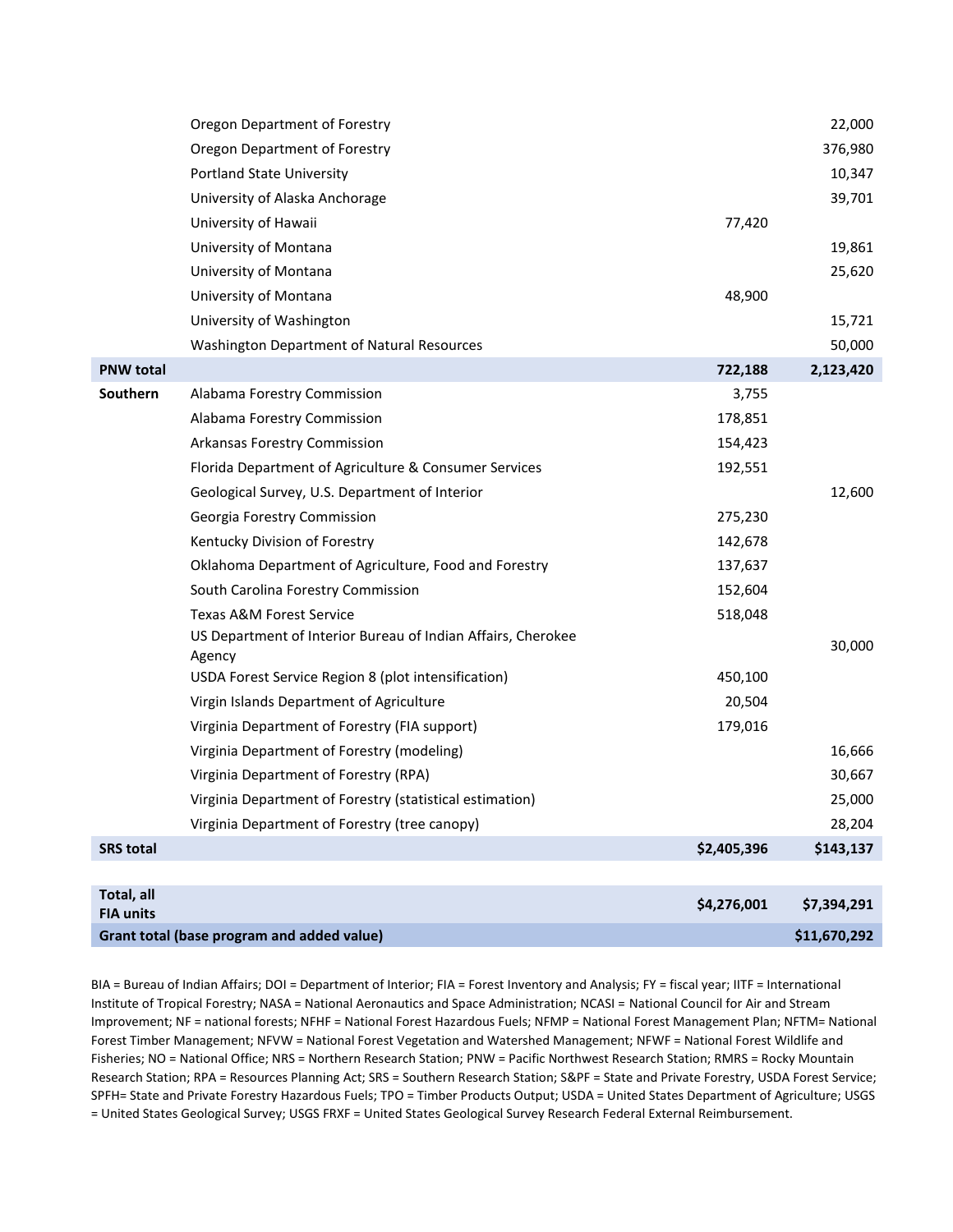| <b>Unit</b>                      | <b>Amount</b> | Recipient                                                    | <b>Purpose</b>                                                                                                                                                                                                                         |
|----------------------------------|---------------|--------------------------------------------------------------|----------------------------------------------------------------------------------------------------------------------------------------------------------------------------------------------------------------------------------------|
| <b>Rocky</b><br>Mountain         | 18,720        | American West Forestry                                       | Annual FIA Implementation                                                                                                                                                                                                              |
|                                  | 799,952       | Colorado State University                                    | Annual FIA Implementation                                                                                                                                                                                                              |
|                                  | 181,440       | Integrated Resource inventories                              | Annual FIA Implementation                                                                                                                                                                                                              |
|                                  | 49,500        | Mike Kazio                                                   | Annual FIA Implementation                                                                                                                                                                                                              |
|                                  | 180,000       | Nature Serve                                                 | National Vegetation Classification (NVCS) for the Interior<br>West                                                                                                                                                                     |
|                                  | 36,944        | <b>Oregon State University</b>                               | Carbon assessment for NFS, Disturbance mapping                                                                                                                                                                                         |
|                                  | 123,286       | <b>Reed College</b>                                          | Small Area Estimation: development of alternative estimators.                                                                                                                                                                          |
|                                  | 256,666       | University of Montana                                        | <b>Timber Product Output</b>                                                                                                                                                                                                           |
|                                  | 207,000       | <b>USDA RMRS Forest and Woodlands</b><br>Ecosystems          | <b>Western Soils Analyses</b>                                                                                                                                                                                                          |
| <b>RMRS</b> total                | 1,853,508     |                                                              |                                                                                                                                                                                                                                        |
|                                  |               |                                                              |                                                                                                                                                                                                                                        |
| <b>National</b><br><b>Office</b> | 50,000        | Society of American Foresters                                | Hosting the Timber Products Output meeting and Annual User<br>Group meeting                                                                                                                                                            |
|                                  | 1,400,000     | University of Nevada Las Vegas<br>(UNLV)                     | Support to FIA National science delivery tools (MIDAS, DATIM,<br>NOMS and EVALIDator) and data management (NIMS, UNIMS,<br>NWOS, TPO, plot and protocol design, urban forest<br>monitoring, and data storage and publication systems). |
|                                  | 300,000       | Sothern Utah University (SUU)                                | Support on user manuals for BOSS and DATIM applications<br>(508 compliance)                                                                                                                                                            |
|                                  | 209,223       | ESRI (through FS Chief Information<br>Office)                | Support of FIA Digital Engagement                                                                                                                                                                                                      |
|                                  | 200,000       | FS Chief Information Office                                  | <b>Enterprise Application Development for BOSS</b>                                                                                                                                                                                     |
|                                  | 85,000        | FS Geospatial Technology and<br>Applications Center (GTAC)   | Imaged based change estimation (ICE)                                                                                                                                                                                                   |
|                                  | 10,303        | FS Chief Information Office                                  | FIA software                                                                                                                                                                                                                           |
|                                  | 273,819       | FS Chief Information Office                                  | FIA hardware                                                                                                                                                                                                                           |
| <b>NO</b> total                  | 2,528,344     |                                                              |                                                                                                                                                                                                                                        |
|                                  |               |                                                              |                                                                                                                                                                                                                                        |
| <b>Northern</b>                  | 17,400        | Accessability, Inc.                                          | Plot production assembly                                                                                                                                                                                                               |
|                                  | 37,193        | Angle, Bradley                                               | WV MD pandemic BPA call FY20                                                                                                                                                                                                           |
|                                  | 100,000       | Board of Regents Nevada System of<br><b>Higher Education</b> | Research and development support for the FIA national<br>information management system                                                                                                                                                 |
|                                  | 80,208        | Chestnut Ridge Forestry                                      | New Hampshire data collection plots                                                                                                                                                                                                    |
|                                  | 112,425       | Chestnut Ridge Forestry                                      | New York data collection plots                                                                                                                                                                                                         |
|                                  | 47,999        | Chestnut Ridge Forestry                                      | New Jersey data collection plots                                                                                                                                                                                                       |
|                                  | 12,089        | <b>Chestnut Ridge Forestry</b>                               | Mid Atlantic data collection plots                                                                                                                                                                                                     |
|                                  | 15,068        | Conservation Biology Institute, Inc.                         | Pilot forest inventory and analysis summary data viewer and<br>upgrades to the U.S. Protected Area Database                                                                                                                            |
|                                  | 89,984        | Daniel R Huberty                                             | Kansas data collection plots                                                                                                                                                                                                           |
|                                  | 246,422       | Daniel R Huberty                                             | Nebraska and Kansas ground truth project                                                                                                                                                                                               |
|                                  | 3,174         | Daniel R Huberty                                             | New Hampshire data collection plots                                                                                                                                                                                                    |
|                                  | 333,487       | Davey Tree Expert Company                                    | I-Tree: development, dissemination and support                                                                                                                                                                                         |

## **Table B-5.** Grants and agreements entered into by FIA units, FY 2020.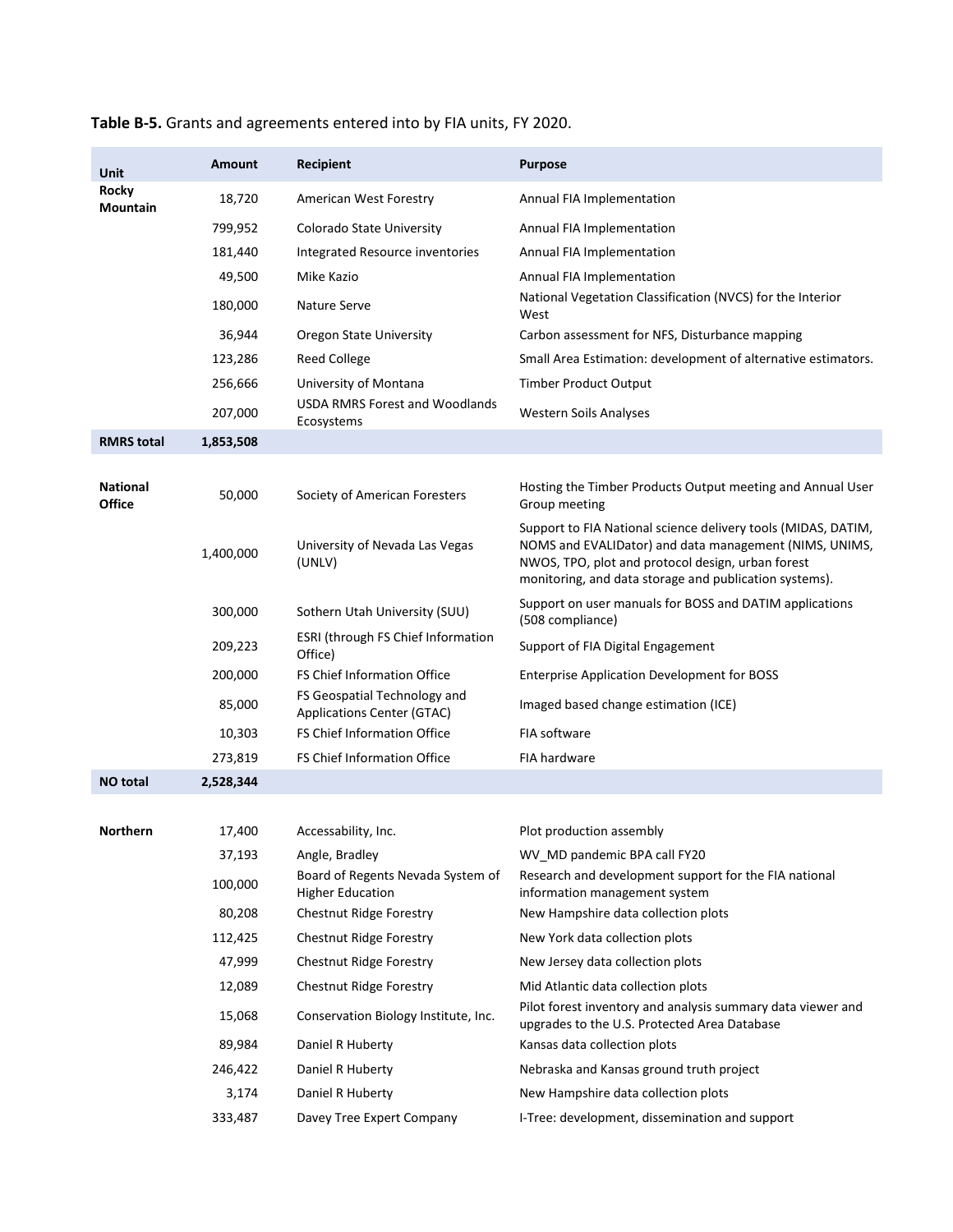| 27,000  | Department of Research<br>Foundation for the State University<br>of New York | Environmental effects of urban forests                                                           |
|---------|------------------------------------------------------------------------------|--------------------------------------------------------------------------------------------------|
| 82,104  | Digital Map Products Inc                                                     | Access to land parcel data                                                                       |
| 21,825  | Djm Ecological Services Inc                                                  | Northern Iowa & SE Minnesota pandemic plots                                                      |
| 194,877 | Djm Ecological Services Inc                                                  | Michigan summer plots                                                                            |
| 60,450  | Djm Ecological Services Inc                                                  | Massachusetts and Rhode Island data collection plots                                             |
| 87,105  | Djm Ecological Services Inc                                                  | Ohio urban data collection plots                                                                 |
| 59,145  | Djm Ecological Services Inc                                                  | Illinois data collection plots                                                                   |
| 53,785  | Dim Ecological Services Inc                                                  | Mid Atlantic data collection plots                                                               |
| 96,427  | Djm Ecological Services Inc                                                  | Urban Ohio and Pittsburgh data collection plots                                                  |
| 70,000  | <b>Grand Rapids</b>                                                          | Soil analyses                                                                                    |
| 89,195  | Indiana Department of Natural<br>Resources                                   | Data collection for Indiana's statewide resource inventory                                       |
| 38,600  | Johnson Chandler                                                             | Michigan data collection plots                                                                   |
| 79,985  | Johnson Chandler                                                             | lowa data collection plots                                                                       |
| 39,935  | Kansas State University                                                      | Geospatial agroforestry data products for Kansas                                                 |
| 670,598 | Maine Agriculture, Conservation &<br>Forestry                                | Data collection for Maine's statewide inventory for forest<br>inventory and analysis             |
| 63,125  | Mark Webb                                                                    | Ohio pandemic data collection plots                                                              |
| 51,875  | Mark Webb                                                                    | Southern Ohio data collection plots                                                              |
| 102,700 | Mark Webb                                                                    | West Virginia data collection plots                                                              |
| 50,000  | Michigan State University                                                    | Investigating new national tree biomass models for urban FIA                                     |
| 70,000  | Michigan State University                                                    | Developing new national tree biomass models for FIA                                              |
| 101,200 | Michigan State University                                                    | Small domain estimation using strategic-level forest inventory<br>data and auxiliary information |
| 8,000   | National Older Worker Career<br>Center, Inc.                                 | ACES agreement for technical services in support of<br>conservation programming                  |
| 10,000  | <b>National Park Service</b>                                                 | USDA Forest Service lease of USDOI National Park Service<br>office space                         |
| 24,976  | New Jersey Department of<br><b>Environmental Protection</b>                  | FIA analytical science delivery support                                                          |
| 79,491  | <b>Purdue University</b>                                                     | FIA National Woodland Owner Survey support                                                       |
| 43,842  | <b>Purdue University</b>                                                     | Linking forest structure, function, and diversity in support of<br>carbon estimation in the US   |
| 80,067  | Regents of The University of<br>Minnesota                                    | Forest biometrics research and program support                                                   |
| 85,030  | Regents of The University of<br>Minnesota                                    | Improved characterization of land area, ecosystem services,<br>and dynamics across scales        |
| 105,000 | Regents of The University of<br>Minnesota                                    | Quantifying live-dead wood dynamics using remeasurements<br>from the national forest inventory   |
| 33,048  | Ryan Nowak                                                                   | New York/New Hampshire pandemic P2 data collection plots                                         |
| 2,392   | Ryan Nowak                                                                   | New York/New Hampshire Pandemic P2 data collection plots                                         |
| 22,699  | South Dakota Department of<br>Agriculture                                    | Annualized forest resource inventory                                                             |
| 30,425  | Strohman, Joe                                                                | inReach Air Plan, DeLorme                                                                        |
| 9,925   | Strohman, Joe                                                                | inReach Air Plan, DeLorme                                                                        |
| 107,775 | Summers, Glen                                                                | New York data collection plots                                                                   |
| 96,750  | Texas A&M University System                                                  | Analytical support                                                                               |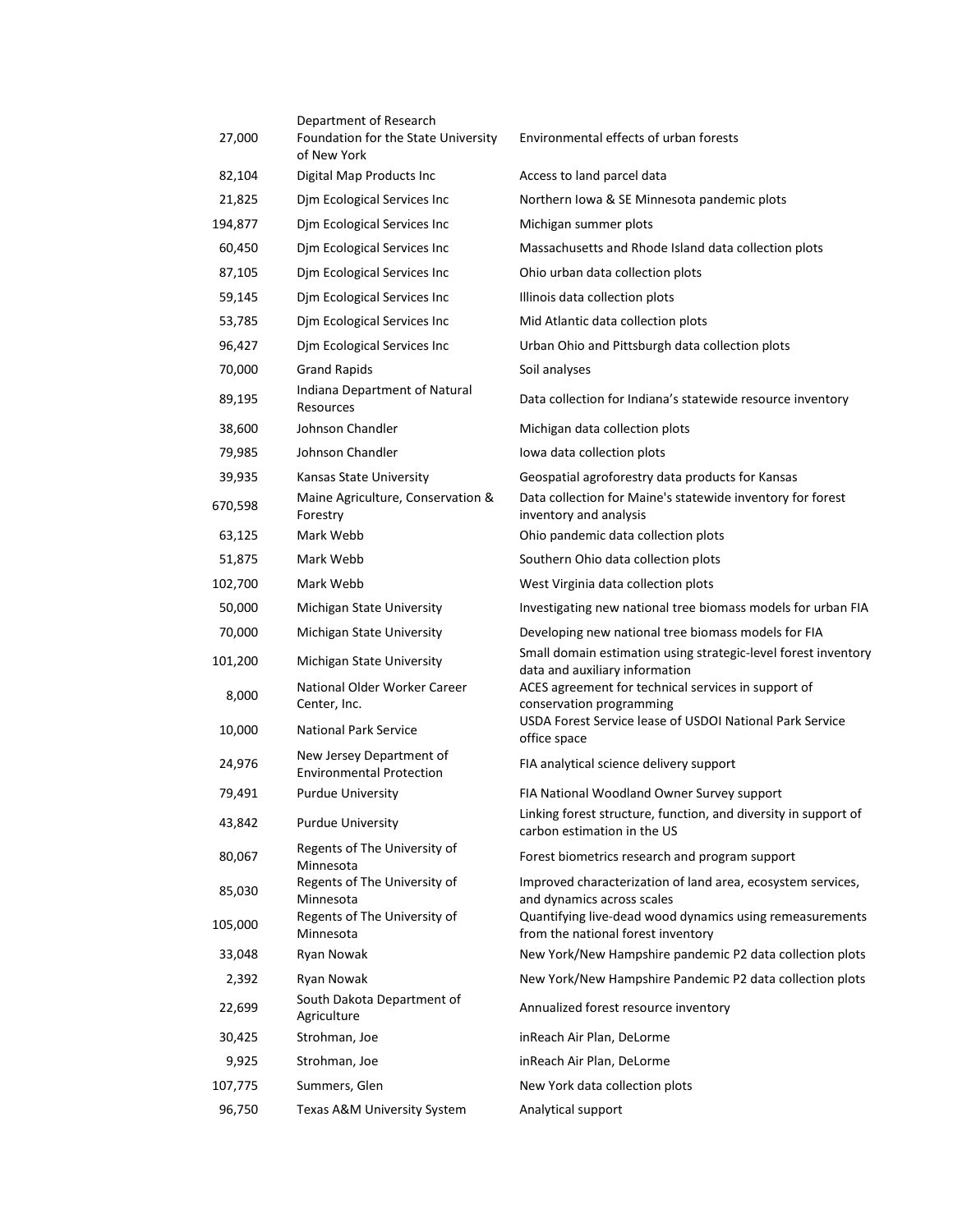|                  | 40,000       | University of Maine System                                        | National forest inventory analysis biomass project for the<br>state of Maine                                                                 |
|------------------|--------------|-------------------------------------------------------------------|----------------------------------------------------------------------------------------------------------------------------------------------|
|                  | 313,000      | University of Massachusetts                                       | Family forest research center                                                                                                                |
|                  | 306,975      | University System of New<br>Hampshire                             | Urban FIA analytical assistance                                                                                                              |
| <b>NRS</b> total | 4,604,775.45 |                                                                   |                                                                                                                                              |
|                  |              |                                                                   |                                                                                                                                              |
| <b>PNW</b>       | 2,257,742    | Alaska Department of Natural<br>Resources                         | Interior Alaska FIA implementation in the Susitna unit                                                                                       |
|                  | 50,000       | Alaska Pacific University                                         | Using advanced remote sensing to estimating woody shrub<br>biomass: a pilot study in the Susitna-Cooper inventory unit of<br>Interior Alaska |
|                  | 20,000       | <b>BLM</b>                                                        | Interior Alaska FIA fuel site in Lake Minchumina                                                                                             |
|                  | 4,300        | <b>BLM</b>                                                        | Interior Alaska FIA fuel site in Lake Minchumina                                                                                             |
|                  | 15,000       | Department of Interior                                            | FIA program's Hawaii helicopter agreement                                                                                                    |
|                  | 22,000       | Department of Interior Acquistion<br><b>Services</b>              | FIA program's Hawaii helicopter agreement                                                                                                    |
|                  | 19,958       | Ecotrust                                                          | Finding economically feasible forest restoration opportunities<br>in Oregon's Blue Mountains                                                 |
|                  | 83,106       | <b>NASA</b>                                                       | Interior Alaska FIA G-LiHT collection in the Susitna-Copper<br>unit                                                                          |
|                  | 22,283       | Northwest Youth Corps                                             | Urban FIA                                                                                                                                    |
|                  | 30,000       | <b>Portland State University</b>                                  | Modeling economic drivers and restoration                                                                                                    |
|                  | 128,423      | University of Alaska Anchorage                                    | Using tree rings to understand changes                                                                                                       |
|                  | 25,048       | University of Alaska Fairbanks                                    | Analyzing soil Samples to understand belowground<br>composition in Interior Alaska                                                           |
|                  | 275,000      | University of Hawaii                                              | FIA program of Hawaii's Forests                                                                                                              |
|                  | 150,000      | University of Montana                                             | Pacific West timber products output (TPO) and forest industry<br>analysis                                                                    |
|                  | 90,000       | University of Montana                                             | Pacific West timber products output (TPO) and forest industry<br>analysis                                                                    |
|                  | 70,000       | University of Montana                                             | CalFire California logging utilization                                                                                                       |
|                  | 46,712       | University of Washington                                          | Using advanced remote sensing to estimating woody biomass                                                                                    |
| <b>PNW total</b> | 3,309,572    |                                                                   |                                                                                                                                              |
|                  |              |                                                                   |                                                                                                                                              |
| Southern         | 11,264       | Alabama forestry commission                                       | Alabama forest inventory and analysis                                                                                                        |
|                  | 536,552      | Alabama forestry commission                                       | Alabama forest inventory and analysis                                                                                                        |
|                  | 463,267      | Arkansas forestry commission                                      | Arkansas forest inventory and analysis                                                                                                       |
|                  | 30,000       | Auburn University, Purdue<br>University, University of Idaho      | Tree seedling data                                                                                                                           |
|                  | 460,224      | Florida Department of Agriculture                                 | Florida forest inventory and analysis                                                                                                        |
|                  | 770,198      | Georgia Forestry Commission                                       | Georgia forest inventory and analysis                                                                                                        |
|                  | 366,282      | Kentucky Division of Forestry                                     | Kentucky forest inventory and analysis                                                                                                       |
|                  | 437,925      | Mississippi Forestry Commission                                   | Mississippi forest inventory and analysis                                                                                                    |
|                  | 486,232      | North Carolina Department of<br>Agriculture and Consumer Services | North Carolina forest inventory and analysis                                                                                                 |
|                  | 19,000       | Northern Research Station                                         | Eastern forest environmental threat assessment center                                                                                        |
|                  | 352,669      | Oklahoma Department of<br>Agriculture, Food and Forest            | Oklahoma forest inventory and analysis                                                                                                       |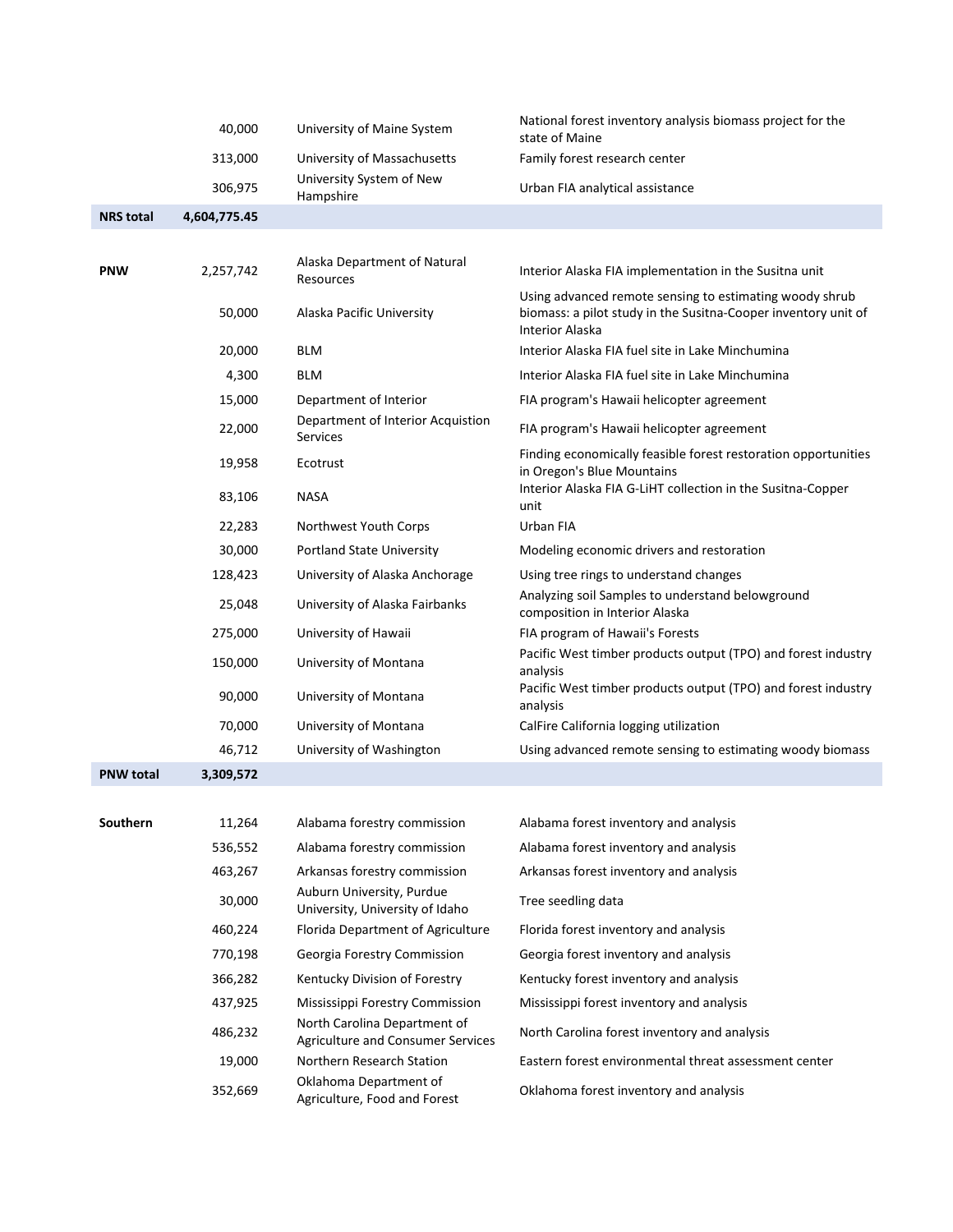| SRS total | 7,041,198 |                                                               |                                                                                |
|-----------|-----------|---------------------------------------------------------------|--------------------------------------------------------------------------------|
|           | 75,000    | Virginia Polytechnic Institute and<br><b>State University</b> | Developing and testing statistical estimation approaches                       |
|           | 85,000    | Virginia Polytechnic Institute and<br><b>State University</b> | Using next generation tree canopy cover and forest<br>disturbance data product |
|           | 50,000    | Virginia Polytechnic Institute and<br><b>State University</b> | Modeling for national scale biomass estimators                                 |
|           | 92,000    | Virginia Polytechnic Institute and<br><b>State University</b> | RPA forest dynamics projections                                                |
|           | 476,314   | Virginia Department of Forestry                               | Virginia forest inventory and analysis                                         |
|           | 54,000    | Virgin Islands Department of<br>Agriculture                   | Virgin Islands forest inventory and analysis                                   |
|           | 1,434,964 | Texas A&M Forest Service                                      | Texas forest inventory and analysis                                            |
|           | 23,760    | Tennessee Department of<br>Agriculture                        | Tennessee forest inventory and analysis                                        |
|           | 429,084   | Tennessee Department of<br>Agriculture                        | Tennessee forest inventory and analysis                                        |
|           | 387,463   | South Carolina Forestry<br>Commission                         | South Carolina forest inventory and analysis                                   |

| <b>Grand total</b> |  |  | 19,337,398 |
|--------------------|--|--|------------|
|--------------------|--|--|------------|

CIO = chief information officer; EFETAC = Eastern Forest Environmental Threat Assessment Center; ESRI = Environmental Systems Research Institute; FIA = Forest Inventory and Analysis; FY = fiscal year; GTAC = Geospatial Technology and Applications Center, Forest Service; IITF = International Institute of Tropical Forestry; NASA = National Aeronautics and Space Administration; NF = national forest; NRS = Northern Research Station; NWOS = National Woodland Owner Survey; ORISE = Oak Ridge Institute for Science and Education; PNW = Pacific Northwest Research Station; RMRS = Rocky Mountain Research Station; RPA = Resources Planning Act; SRS = Southern Research Station; TPO = Timber Products Output; UNVL = University of Nevada, Las Vegas; USDA = United States Department of Agriculture.

#### **Table B-6.** Number and hours of significant consultations by FIA staff by customer group, FY 2020.

| <b>Customer</b> | <b>Pacific</b>   |       | Rocky                    |              |          |                          |                 |       |              |              |               |              |       |         |
|-----------------|------------------|-------|--------------------------|--------------|----------|--------------------------|-----------------|-------|--------------|--------------|---------------|--------------|-------|---------|
| group           | <b>Northwest</b> |       | Mountain                 |              | Southern |                          | <b>Northern</b> |       | <b>WO</b>    |              |               | <b>Total</b> |       |         |
|                 | Number           | Hours | Number                   | <b>Hours</b> | Number   | <b>Hours</b>             | <b>Number</b>   |       | Hours Number | <b>Hours</b> | <b>Number</b> | Percent      | Hours | Percent |
| Academic        | 20               | 63    | 6                        | 59           | 3        | 40                       | 129             | 580   | 9            | 55           | 167           | 18%          | 797   | 10%     |
| Government      | 142              | 2,668 | 17                       | 839          | 4        | 24                       | 265             | 1,702 | 20           | 121          | 448           | 47%          | 5,354 | 69%     |
| Industry        | 13               | 35    |                          |              | 4        | 51                       | 73              | 324   |              | 44           | 98            | 10%          | 459   | 6%      |
| <b>NGO</b>      |                  | 20    | 3                        |              |          | $\overline{\phantom{0}}$ | 142             | 620   | 15           | 90           | 167           | 18%          | 735   | 9%      |
| <b>NIPF</b>     | 6                | 12    | $\overline{\phantom{0}}$ |              |          |                          | 8               | 8     | 3            | 16           | 17            | 2%           | 36    | 0%      |
| Media           | 9                | 17    | $\overline{\phantom{a}}$ |              |          |                          | 28              | 64    | 3            | 17           | 40            | 4%           | 98    | 1%      |
| Other           |                  |       |                          | 153          | -        |                          | 8               | 115   | 3            | 17           | 13            | 1%           | 285   | 4%      |
| <b>Total</b>    | 197              | 2,815 | 29                       | 1,061        | 11       | 115                      | 653             | 3,413 | 60           | 360          | 950           | 100%         | 7,764 | 100%    |

FIA = Forest Inventory and Analysis; FY = fiscal year; NGO = nongovernmental organization; NIPF = nonindustrial private landowner.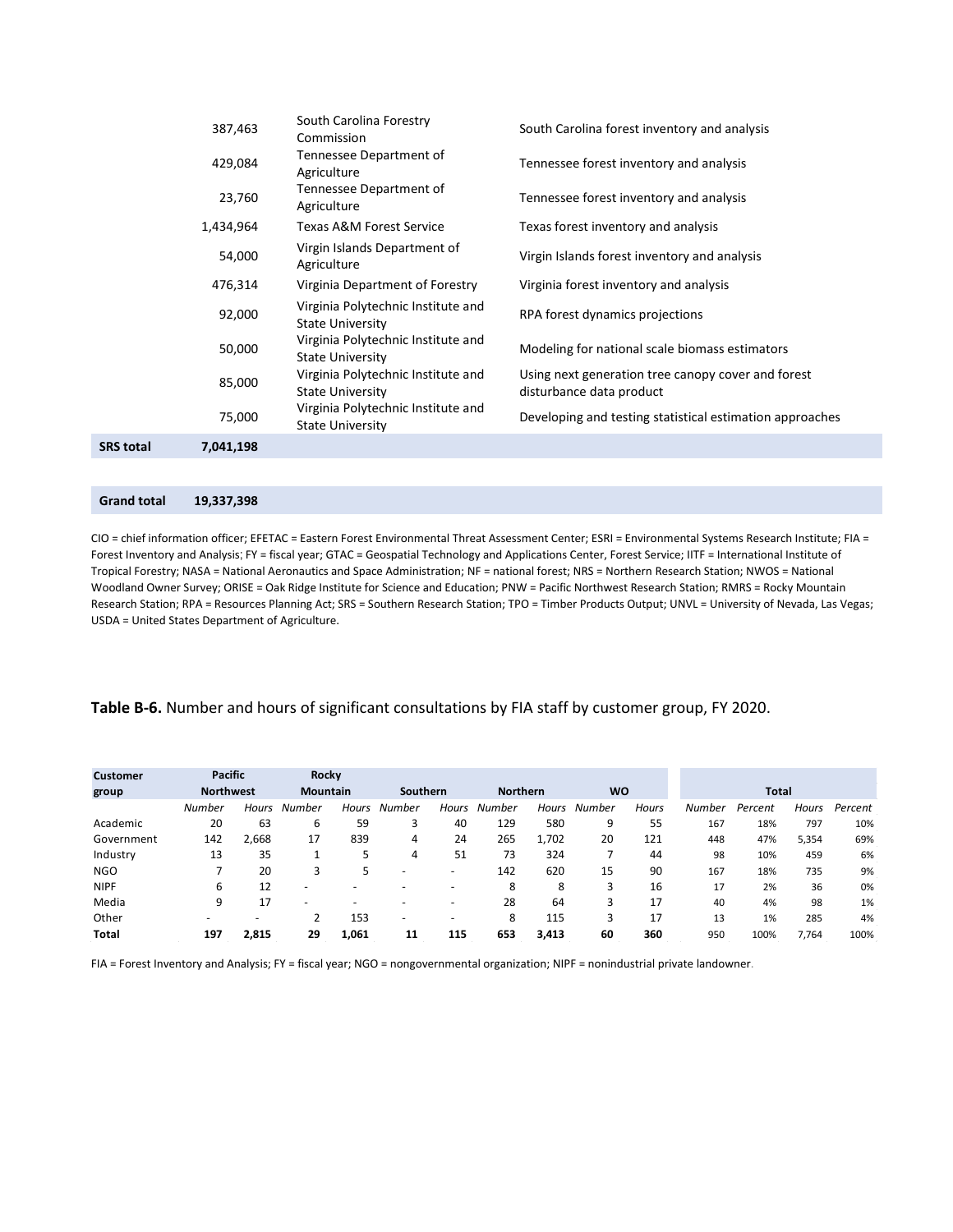|                             | <b>Number of annual accesses</b> |        |         |        |         |         |         |         |         |         |           |           |              |  |
|-----------------------------|----------------------------------|--------|---------|--------|---------|---------|---------|---------|---------|---------|-----------|-----------|--------------|--|
|                             |                                  |        |         |        |         |         |         |         |         |         |           |           | <b>Total</b> |  |
| Indicator                   | 2009                             | 2010   | 2011    | 2012   | 2013    | 2014    | 2015    | 2016    | 2017    | 2018    | 2019      | 2020      | 2009-2020    |  |
| <b>Online tools</b>         |                                  |        |         |        |         |         |         |         |         |         |           |           |              |  |
| DATA downloads              | 2,014                            | 3,033  | 1,929   | 1,512  | 7,383   | 19,768  | 66,000  | 69,025  | 53,315  | 195,836 | 436,119   | 275,444   | 1,131,378    |  |
| <b>DATIM</b>                |                                  |        |         |        |         |         |         |         | 37,000  | 1,605   | 5,129     | 4,755     | 48,489       |  |
| EVALIDator                  | 3,920                            | 2,900  | 55,468  | 34,901 | 33,759  | 35,839  | 36,532  | 34.082  | 38,597  | 42,625  | 46,349    | 46,011    | 410,983      |  |
| <b>EVALIDator API</b>       |                                  |        |         |        |         |         |         | 75,449  | 38,313  | 63,162  | 3,963,560 | 1,041,049 | 5,181,533    |  |
| <b>FIDO</b>                 | 93,586                           | 70,943 | 72,946  | 52,099 | 57,567  | 57,974  | 47,263  | 33,293  | 11,898  | 4,500   |           |           | 502,069      |  |
| National TPO Tool           |                                  |        |         |        |         | 69,600  | 18,544  | 37,000  | 1,092   | 2,652   | 2,771     | 2,400     | 134,059      |  |
| <b>NWOS</b>                 | 6,560                            | 1,700  | 2,070   | 5,515  | 4,502   | 2,994   | 2,068   | 1,710   | 2,517   | 3,000   | 2,194     | 2,431     | 37,261       |  |
| Online accesses total       | 106,080                          | 78,576 | 132,413 | 94,027 | 103,211 | 186,175 | 170,407 | 250,559 | 182,732 | 313,380 | 4,456,122 | 1,372,090 | 7,445,772    |  |
| Spatial data requests       |                                  |        |         |        |         |         |         |         |         |         |           |           |              |  |
| Academia                    | 109                              | 114    | 121     | 168    | 143     | 155     | 160     | 162     | 163     | 158     | 82        | 103       | 1,638        |  |
| State                       | 49                               | 47     | 36      | 45     | 29      | 55      | 91      | 56      | 43      | 61      | 37        | 44        | 593          |  |
| <b>NFS</b>                  | 16                               | 32     | 17      | 46     | 31      | 32      | 29      | 40      | 37      | 26      | 21        | 24        | 351          |  |
| Other Federal               | 105                              | 116    | 92      | 169    | 175     | 131     | 136     | 130     | 134     | 105     | 37        | 70        | 1,400        |  |
| <b>NGO</b>                  | 41                               | 31     | 23      | 41     | 35      | 31      | 38      | 35      | 38      | 44      | 15        | 22        | 394          |  |
| Industry                    | 28                               | 35     | 34      | 61     | 41      | 94      | 84      | 54      | 65      | 78      | 30        | 40        | 644          |  |
| Other                       | 57                               | 48     | 91      | 75     | 67      | 88      | 66      | 55      | 59      | 31      | 20        | 21        | 678          |  |
| Spatial data requests total | 405                              | 423    | 414     | 605    | 521     | 586     | 604     | 532     | 539     | 503     | 242       | 324       | 5,698        |  |

API = Application Program Interface; DATIM = Design and Analysis Toolkit for Inventory and Monitoring; FIA = Forest Inventory and Analysis; FIDO = Forest Inventory Database Online; FY = fiscal year; NFS = National Forest System, NWOS = National Woodland Owners Survey; NGO = Nongovernmental Organization.

**Note 1**: FIDO support was discontinued in FY2019.

**Note 2**: Online data accesses jumped in FY 2019 due to FIA access to data through EVALIDator API for tool development.

**Table B-8.** Mill, fuelwood, and ownership surveys processed, and utilization sites visited, FYs 2000–2020.

|                   | Number of annual survey questionnaires or sites |           |       |       |       |       |       |       |      |       |       |       |       |           |  |  |
|-------------------|-------------------------------------------------|-----------|-------|-------|-------|-------|-------|-------|------|-------|-------|-------|-------|-----------|--|--|
|                   | Year                                            |           |       |       |       |       |       |       |      |       |       |       |       |           |  |  |
| Survey or site    | initiated                                       | 2000-2009 | 2010  | 2011  | 2012  | 2013  | 2014  | 2015  | 2016 | 2017  | 2018  | 2019  | 2020  | 2000-2020 |  |  |
| Timber products   | 1947                                            | 17.753    | 1.727 | 3.521 | 1.375 | 2.675 | 1.142 | 2.750 | 341  | 130   | 2.359 | 2.274 | 2.208 | 37,047    |  |  |
| Fuelwood          | 1947                                            | 2.919     |       |       |       | 2.360 |       |       |      |       |       |       |       | 5,279     |  |  |
| Ownership surveys | 1978                                            | 17.281    |       | 7.960 | 4.028 | 5.262 |       |       | 0    | 6.407 | 1.713 | 9.920 | 3.135 | 52,571    |  |  |
| Utilization sites | 1947                                            | 503       | 66    | 58    | 162   | 189   | 105   | 216   | 162  | 39    | 219   | 132   | 118   | 1,851     |  |  |

DWM = Down Woody Material; FY = fiscal year.

**Note 1**: Ownership survey data included in fiscal years 2018 and 2019 corrects data reported in previous reports.

**Note 2**: FIA no longer conduct surveys to estimate fuelwood consumption. Industrial fuelwood estimates are part of the TPO mill surveys. Residential fuelwood estimates are calculated from the U.S. Department of Energy Residential Energy Consumption Survey, and the U.S. Census Bureau American Community Survey.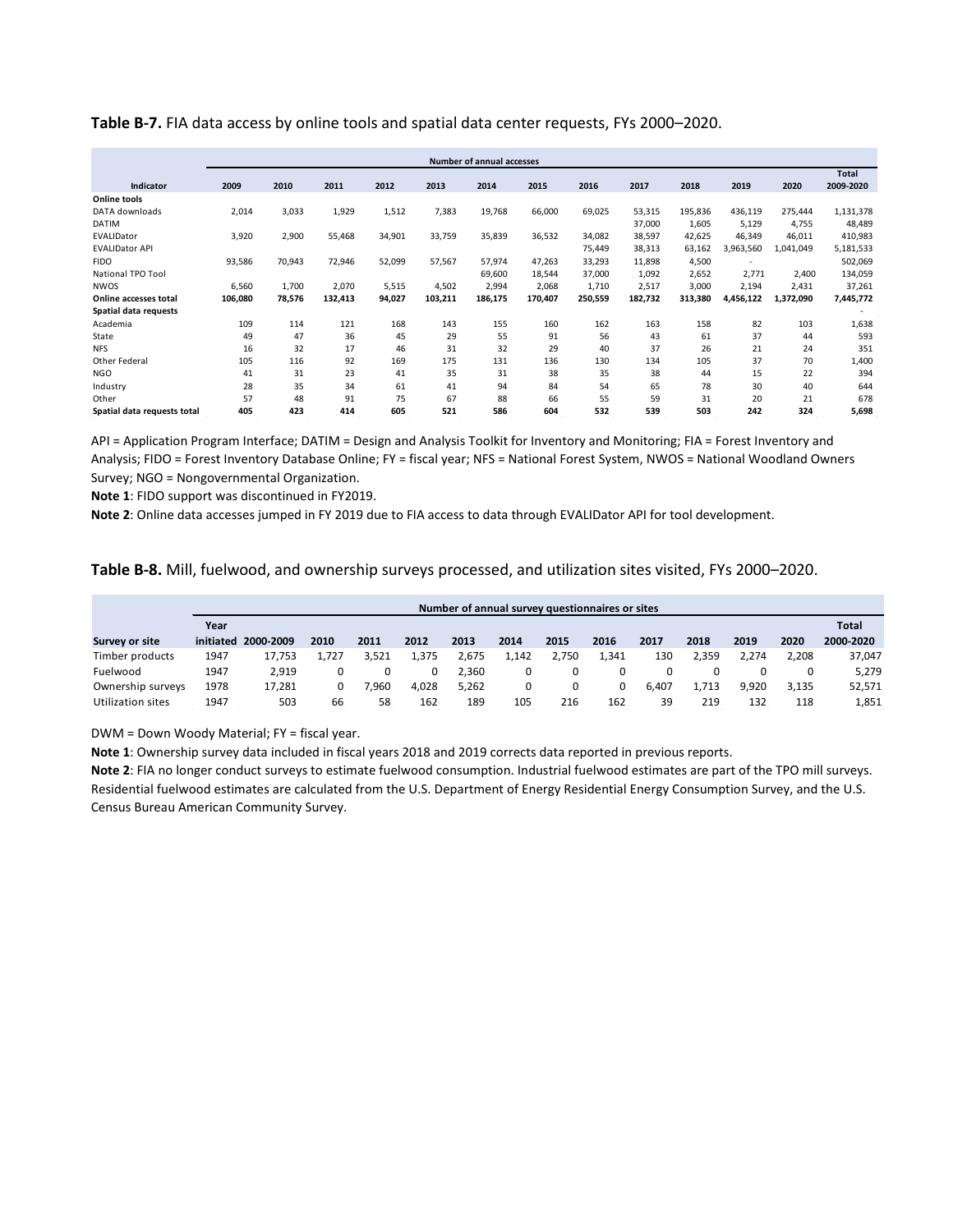#### **Table B-9.** Forest health indicator, year of initiation, and number of samples collected FYs 2000–2020.

|                           |           | <b>Number of annual samples</b> |        |        |        |        |        |        |        |        |        |        |        |              |
|---------------------------|-----------|---------------------------------|--------|--------|--------|--------|--------|--------|--------|--------|--------|--------|--------|--------------|
|                           | Year      |                                 |        |        |        |        |        |        |        |        |        |        |        | <b>Total</b> |
| <b>Indicator</b>          | initiated | 2000-2009                       | 2010   | 2011   | 2012   | 2013   | 2014   | 2015   | 2016   | 2017   | 2018   | 2019   | 2020   | 2000-2020    |
| <b>Crown condition</b>    | 1991      | 9,444                           | 761    | 0      | 1,510  | 5,031  | 3,813  | 4,437  | 5,399  | 5.723  | 6,438  | 4,705  | 4,572  | 42,389       |
| Lichens                   | 1998      | 2,955                           | 167    | 0      | 33     | 0      | 98     | 61     | 193    | 197    | 351    | 257    | ۰      | 1,357        |
| <b>Soils</b>              | 1999      | 6,215                           | 266    |        | 595    | 565    | 439    | 487    | 456    | 716    | 426    | 791    | 394    | 5,137        |
| <b>Vegetation profile</b> | 2001      | 17,471                          | 2,097  | 1,624  | 7.145  | 6,703  | 7,098  | 6,666  | 6,757  | 6,294  | 7,025  | 7,000  | 5,497  | 63,906       |
| Ozone                     | 1994      | 10,055                          | 1.018  | 107    |        |        |        |        |        |        |        |        | ۰      | 1,125        |
| <b>DWM</b>                | 2001      | 22,489                          | 1.392  | 1,414  | 6.263  | 8.271  | 8,635  | 8,186  | 8.459  | 9.234  | 9.277  | 8.143  | 7.203  | 76,477       |
| Invasive species          | 2013      |                                 |        |        |        |        |        |        |        |        |        |        | 12,476 | 12,476       |
| <b>Mortality</b>          | 2001      | 72.677                          | 15.293 | 15.858 | 20.275 | 13.859 | 17,308 | 16,825 | 14.606 | 17.083 | 16.825 | 16.116 | 16.942 | 180,990      |

FY = fiscal year; DWM = down woody material.

a Number of remeasured annual inventory plots from which tree mortality can be estimated.

**Note**: In 2013, all FIA units adopted the national invasive protocol. However, some states have collected data on invasive species as early as 1999. This is the first year FIA reports on the number of samples collected.

#### **Table B-10.** Status of FIA survey in U.S. islands and territories.

|                            |              |                    |         |           |           | Year of      |             |            |             |             |
|----------------------------|--------------|--------------------|---------|-----------|-----------|--------------|-------------|------------|-------------|-------------|
|                            |              |                    |         | Number of | Year of   | inventory    | Year of     | Number of  | Number of   |             |
|                            | Land area in |                    | Percent | major     | current   | available in | published   | base field | intensified | Available   |
| <b>Region and area</b>     | inventory    | <b>Forest Area</b> | forest  | islands   | inventory | database     | report      | plots      | plots       | online Data |
|                            | Acres        |                    |         |           |           |              |             |            |             |             |
| Pacific (PNW)              |              |                    |         |           |           |              |             |            |             |             |
| American Samoa             | 48,434       | 43,631             | 90%     | 4         | 2012      | 2012         | 2020        | 28         | 0           | Yes         |
| Guam                       | 135,660      | 63,833             | 47%     | 1         | 2013      | 2013         | 2020        | 66         | 70          | Yes         |
| Palau                      | 110,028      | 90,685             | 82%     | 10        | 2014      | 2014         | 2007        | 56         | 0           | Yes         |
| Commonwealth of the        |              |                    |         |           |           |              |             |            |             |             |
| Northern Mariana Islands   | 75,546       | 51,009             | 68%     | 3         | 2015      | 2015         | 2012        | 37         | 0           | Yes         |
| <b>Federated States of</b> |              |                    |         |           |           |              |             |            |             |             |
| Micronesia                 | 161,917      | 143,466            | 89%     | 4         | 2016      | 2016         | 2012        | 78         | 78          | Yes         |
| Marshall Islands           | 33,182       | 23,230             | 70%     | 10        | 2018      | 2008         | 2012        | 50         | 20          | Yes         |
| Hawaii                     | 4,141,469    | 1,990,000          | 48%     | 8         | 2015      | 2015         | in progress | 554        | 82          | Yes         |
| <b>Atlantic (SRS)</b>      |              |                    |         |           |           |              |             |            |             |             |
| Commonwealth of Puerto     | 2,192,327    | 1,219,178          | 56%     | 4         | 2019      | 2019         | 2019        | 343        | 61          | Yes         |
| Rico                       |              |                    |         |           |           |              |             |            |             |             |
| U.S. Virgin Islands        | 82,164       | 46,967             | 57%     | 3         | 2014*     | 2014         | 2020        | 88         | 25          | Yes         |
| Total                      | 6,980,727    | 3,671,999          | 53%     | 47        |           |              |             | 1,300      | 336         |             |

FIA = Forest Inventory and Analysis; PNW = Pacific Northwest Research Station; SRS = Southern Research Station.

\* The 2019 inventory year for the U.S. Virgin Islands, scheduled to start collecting field data in FY 2020, was delayed due to COVID-19.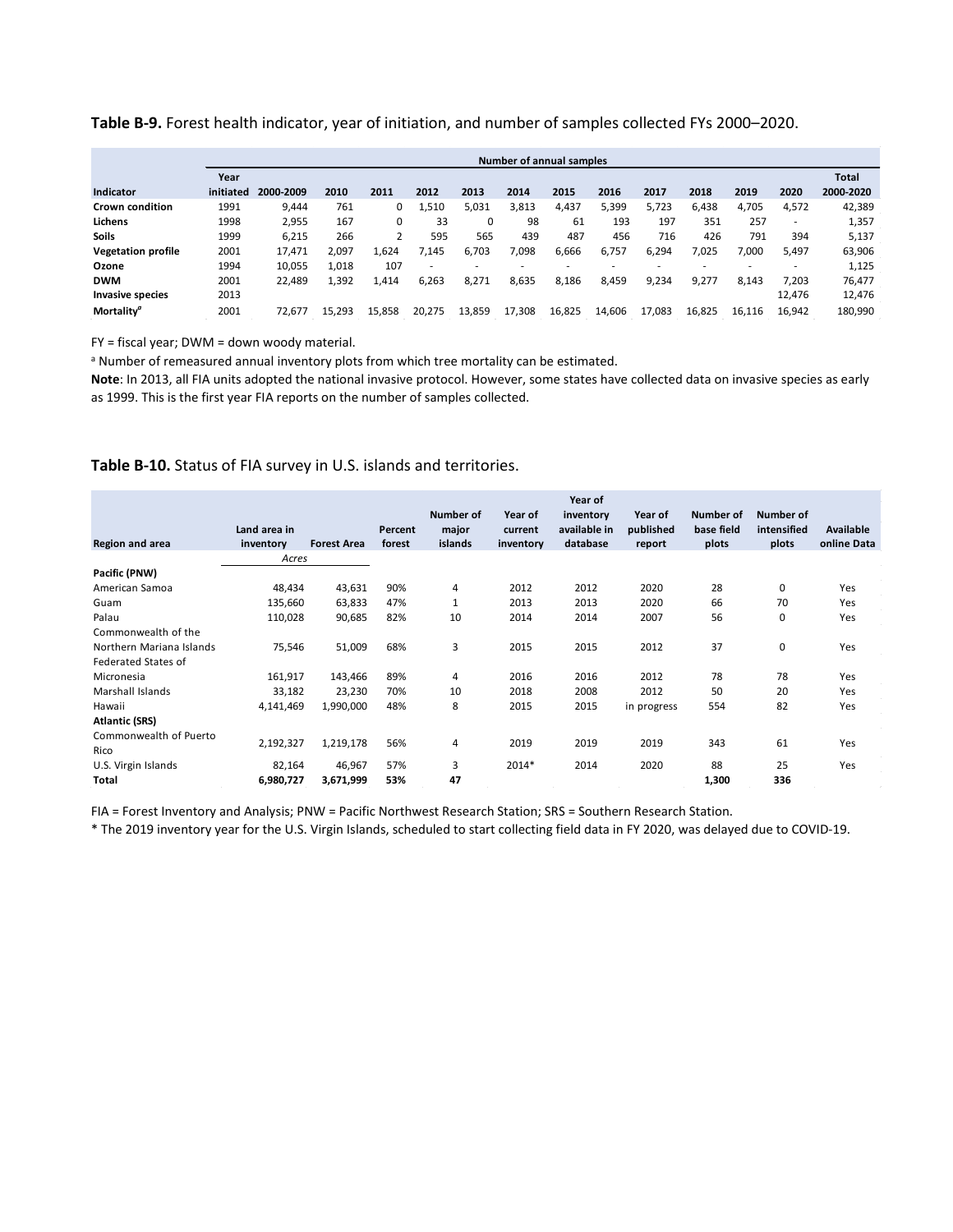| <b>Region and State</b> | <b>Bureau of the</b><br><b>Census land</b><br>area | <b>Forest land area</b><br>defined by current<br><b>FIADB (Sep 2020)</b><br>Thousand acres | <b>Forest land area</b><br>defined by 2017<br><b>RPA Assessment</b> | Annual<br>inventory<br>entry date<br>Year | <b>State</b><br>annualized<br>as of 2020 |
|-------------------------|----------------------------------------------------|--------------------------------------------------------------------------------------------|---------------------------------------------------------------------|-------------------------------------------|------------------------------------------|
| Northern                | 606,841                                            | 180,872                                                                                    | 182,587                                                             |                                           | 24                                       |
| Connecticut             | 3,099                                              | 1,763                                                                                      | 1,808                                                               | 2003                                      | Yes                                      |
| Delaware                | 1,247                                              | 355                                                                                        | 361                                                                 | 2004                                      | Yes                                      |
| Illinois                | 35,532                                             | 4,855                                                                                      | 4,980                                                               | 2001                                      | Yes                                      |
| Indiana                 | 22,929                                             | 4,774                                                                                      | 4,876                                                               | 1999                                      | Yes                                      |
| lowa                    | 35,749                                             | 2,876                                                                                      | 2,923                                                               | 1999                                      | Yes                                      |
| Kansas                  | 52,326                                             | 2,458                                                                                      | 2,527                                                               | 2001                                      | Yes                                      |
| Maine                   | 19,739                                             | 17,522                                                                                     | 17,579                                                              | 1999                                      | Yes                                      |
| Maryland                | 6,252                                              | 2,448                                                                                      | 2,463                                                               | 2004                                      | Yes                                      |
| Massachusetts           | 4,992                                              | 2,984                                                                                      | 3,025                                                               | 2003                                      | Yes                                      |
| Michigan                | 36,185                                             | 20,167                                                                                     | 20,311                                                              | 2000                                      | Yes                                      |
| Minnesota               | 50,961                                             | 17,675                                                                                     | 17,413                                                              | 1999                                      | Yes                                      |
| Missouri                | 43,995                                             | 15,289                                                                                     | 15,409                                                              | 1999                                      | Yes                                      |
| Nebraska                | 49,167                                             | 1,402                                                                                      | 1,532                                                               | 2001                                      | Yes                                      |
| New Hampshire           | 5,730                                              | 4,692                                                                                      | 4,758                                                               | 2002                                      | Yes                                      |
| New Jersey              | 4,707                                              | 1,989                                                                                      | 1,990                                                               | 2004                                      | Yes                                      |
| New York                | 30,161                                             | 18,622                                                                                     | 18,887                                                              | 2002                                      | Yes                                      |
| North Dakota            | 44,161                                             | 809                                                                                        | 789                                                                 | 2001                                      | Yes                                      |
| Ohio                    | 26,151                                             | 7,810                                                                                      | 8,077                                                               | 2001                                      | Yes                                      |
| Pennsylvania            | 28,635                                             | 16,622                                                                                     | 16,898                                                              | 2000                                      | Yes                                      |
| Rhode Island            | 662                                                | 361                                                                                        | 370                                                                 | 2003                                      | Yes                                      |
| South Dakota            | 48,519                                             | 1,897                                                                                      | 1,949                                                               | 2001                                      | Yes                                      |
| Vermont                 | 5,899                                              | 4,523                                                                                      | 4,511                                                               | 2003                                      | Yes                                      |
| West Virginia           | 15,384                                             | 12,018                                                                                     | 12,077                                                              | 2004                                      | Yes                                      |
| Wisconsin               | 34,661                                             | 16,960                                                                                     | 17,074                                                              | 2000                                      | Yes                                      |
| Southern                | 533,031                                            | 265,534                                                                                    | 245,513                                                             |                                           | 13                                       |
| Alabama                 | 32,413                                             | 23,105                                                                                     | 23,127                                                              | 2001                                      | Yes                                      |
| Arkansas                | 33,303                                             | 18,926                                                                                     | 19,040                                                              | 2000                                      | Yes                                      |
| Florida                 | 34,447                                             | 16,970                                                                                     | 17,253                                                              | 2001                                      | Yes                                      |
| Georgia                 | 36,809                                             | 24,464                                                                                     | 24,635                                                              | 1998                                      | Yes                                      |
| Kentucky                | 25,271                                             | 12,376                                                                                     | 12,442                                                              | 1999                                      | Yes                                      |
| Louisiana               | 27,650                                             | 15,002                                                                                     | 14,984                                                              | 2000                                      | Yes                                      |
| Mississippi             | 30,031                                             | 19,204                                                                                     | 19,380                                                              | 2007                                      | Yes                                      |
| North Carolina          | 31,115                                             | 18,750                                                                                     | 18,829                                                              | 2003                                      | Yes                                      |
| Oklahoma                | 43,901                                             | 11,839                                                                                     | 11,911                                                              | 2008                                      | Yes                                      |
| South Carolina          | 19,239                                             | 12,857                                                                                     | 12,931                                                              | 1998                                      | Yes                                      |

**Table B-11.** Land and forest area and FIA annualized implementation status by State and region, FY 2020.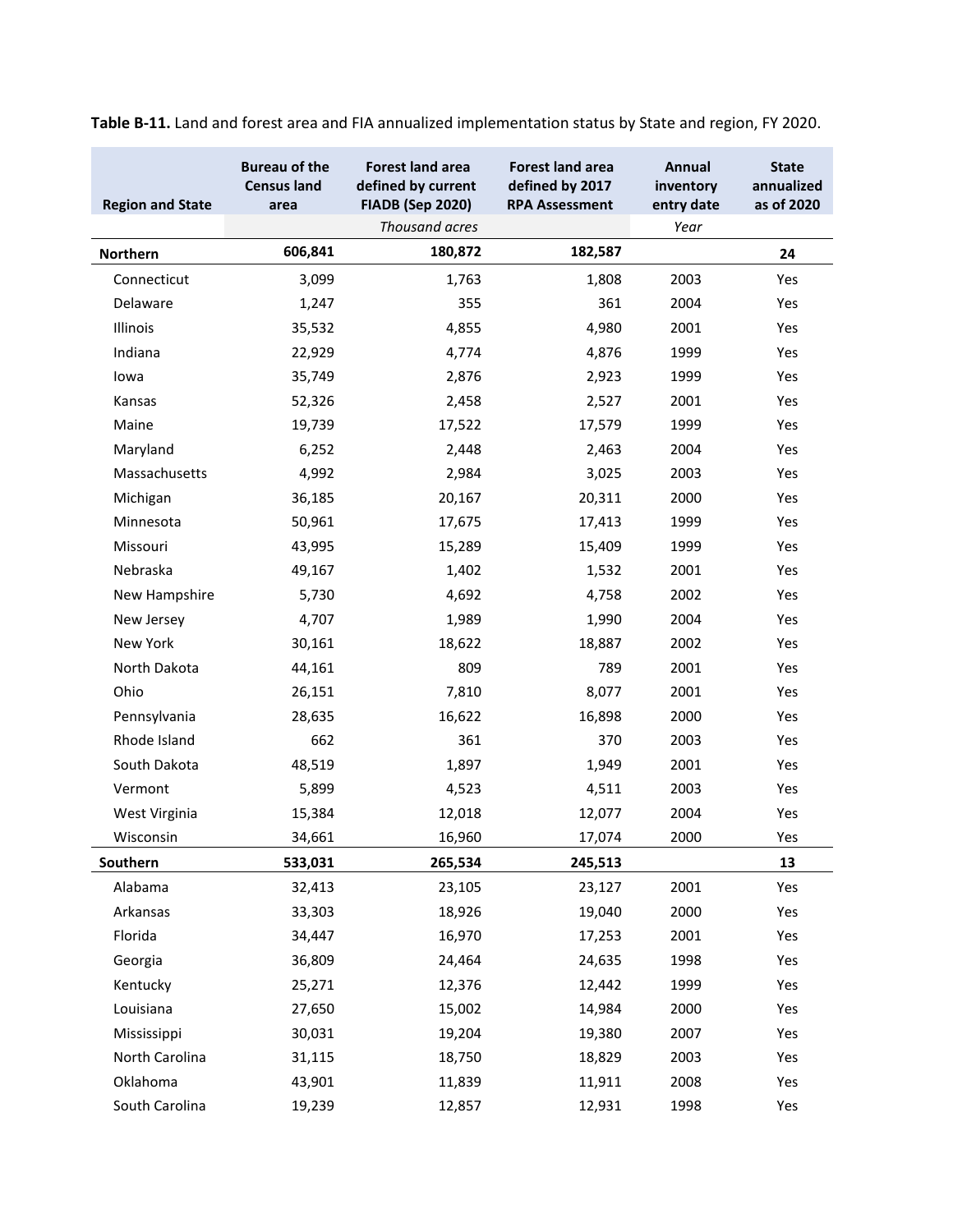| Tennessee                                                  | 26,390                                                     | 13,882                                                         | 13,967  | 1999 | Yes      |  |  |  |  |  |  |  |
|------------------------------------------------------------|------------------------------------------------------------|----------------------------------------------------------------|---------|------|----------|--|--|--|--|--|--|--|
| Texas                                                      | 167,188                                                    | 62,090                                                         | 40,970  | 2000 |          |  |  |  |  |  |  |  |
| Virginia                                                   | 25,274                                                     | 16,068                                                         | 16,043  | 1998 | Yes      |  |  |  |  |  |  |  |
| <b>Rocky Mountain</b>                                      | 547,691                                                    | 152,786                                                        | 123,844 |      | 8        |  |  |  |  |  |  |  |
| Arizona                                                    | 72,700                                                     | 18,478                                                         | 10,934  | 2001 | Yes      |  |  |  |  |  |  |  |
| Colorado                                                   | 66,331                                                     | 22,938                                                         | 20,063  | 2002 | Yes      |  |  |  |  |  |  |  |
| Idaho                                                      | 52,892                                                     | 21,709                                                         | 21,386  | 2004 | Yes      |  |  |  |  |  |  |  |
| Montana                                                    | 93,149                                                     | 25,869                                                         | 25,517  | 2003 | Yes      |  |  |  |  |  |  |  |
| Nevada                                                     | 70,260                                                     | 10,607                                                         | 7,487   | 2010 | Yes      |  |  |  |  |  |  |  |
| New Mexico                                                 | 77,631                                                     | 24,625                                                         | 16,619  | 2008 | Yes      |  |  |  |  |  |  |  |
| Utah                                                       | 52,589                                                     | 18,002                                                         | 12,087  | 2000 | Yes      |  |  |  |  |  |  |  |
| Wyoming                                                    | 62,140                                                     | 10,557                                                         | 9,751   | 2010 | Yes      |  |  |  |  |  |  |  |
| <b>Pacific Coastal</b>                                     | 573,389                                                    | 213,459                                                        | 213,391 |      | 4        |  |  |  |  |  |  |  |
| Alaska, Coast                                              | 39,041                                                     | 14,426                                                         | 14,426  | 2004 | Yes      |  |  |  |  |  |  |  |
| Alaska, Interior                                           | 326,575                                                    | 114,151                                                        | 114,151 | 2016 | Periodic |  |  |  |  |  |  |  |
| California                                                 | 99,699                                                     | 31,606                                                         | 31,515  | 2001 | Yes      |  |  |  |  |  |  |  |
| Hawaii                                                     | 4,110                                                      | 1,471                                                          | 1,471   | 2010 | Periodic |  |  |  |  |  |  |  |
| Oregon                                                     | 61,432                                                     | 29,741                                                         | 29,653  | 2001 | Yes      |  |  |  |  |  |  |  |
| Washington                                                 | 42,532                                                     | 22,064                                                         | 22,174  | 2002 | Yes      |  |  |  |  |  |  |  |
| <b>TOTAL</b>                                               | 2,260,953                                                  | 812,650                                                        | 765,335 |      | 49       |  |  |  |  |  |  |  |
| Forest area performance measure, excluding Interior Alaska |                                                            |                                                                |         |      |          |  |  |  |  |  |  |  |
|                                                            | Forest area performance measure, including Interior Alaska |                                                                |         |      | 90%      |  |  |  |  |  |  |  |
|                                                            |                                                            | State activity performance measure, includes all active States |         |      |          |  |  |  |  |  |  |  |

FIA = Forest Inventory and Analysis; FIADB = Forest Inventory and Analysis Database; FY = fiscal year; RPA = Research Planning Act. <sup>a</sup> Based on area defined as forest in FIADB plus area defined as forest by 2012 RPA Assessment.